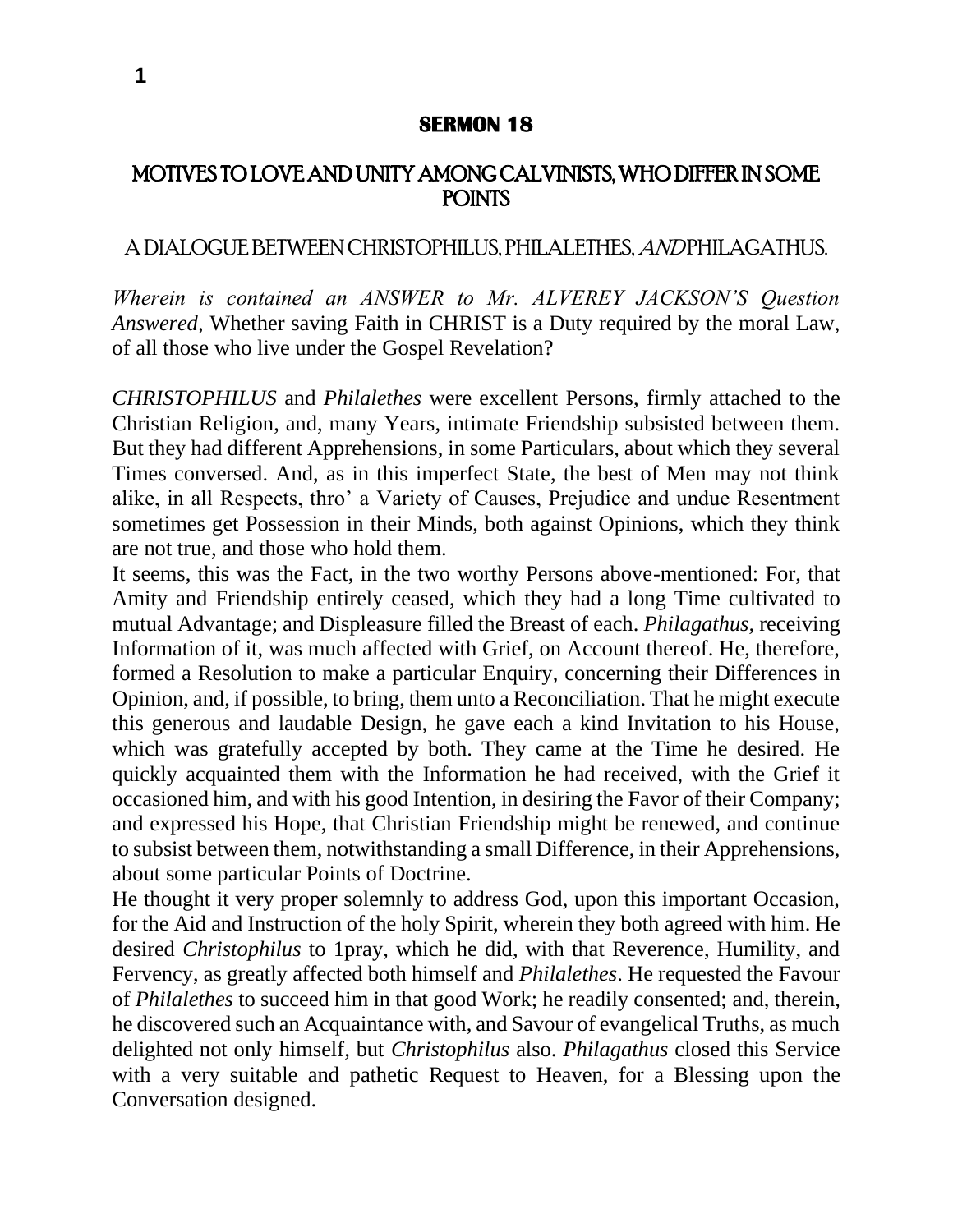And, then, addressing himself to them, he said, My dear Brethren in Christ, (for such I acknowledge you both to be) it was with very great Grief I heard, that, that Friendship, which subsisted between you many Years, is now broke, and a mutual Animosity succeeds it in your Breasts, on Account only, I am persuaded, of some lesser Differences, in your Conceptions, wherein none of the Essentials of Christianity are affected, on which Side so ever the Mistake may be.

*My Desire, therefore, is, that you would be pleased to permit me to mention the peculiar Doctrines of the Gospel, and that you will express your Assent, or Dissent, as you approve, or disapprove, of those Principles.* Both agreed to this Proposal. Whereupon he thus said:

**I.** I will begin with the Foundation of our Recovery and Happiness, *viz*. Election. God chose a certain Number of Men to Salvation. This Act was eternal, and it is the mere Effect of sovereign Favor, without any Motive to the divine Will, in the Persons who are the Objects of this Choice. Farther, it is irrevocable; and it ascertains the Sanctification, in Time, of all those who are included in this Decree, and their complete Happiness and Felicity hereafter.

**II.** *Adam* was constituted the Representative of all his natural Descendants; they were included with him in the Covenant of Works, and, therefore, his Act of Disobedience was imputed to them; in and with him they came under the Condemnation of the Law, and from him they derive moral Depravity and Corruption. So that all Men naturally are Subjects of Darkness, Obstinacy, and Rebellion against God; are averse to Good, and inclined to Evil.

**III.** A Covenant of Peace was entered into, between the divine Persons; wherein, full and effectual Provision is made for the Salvation of all the Elect, in such a Way, as exalts the Glory of all the infinite Perfections of God. In this Covenant Christ engaged to do and suffer, what Law and Justice required, in order to the Salvation of the Elect, *viz*. to obey the Law, which he punctually did; his Obedience is accepted for, and imputed to them, and that is the sole Matter of their Justification, before God. He, also, voluntarily became obliged to offer himself a Sacrifice for their Sins, to redeem them from Curse and Wrath. Agreeably to this Obligation, which he took upon him, he bore their Sins, was made a Curse, endured the vindictive Displeasure of God, suffered and died, in their Room and Stead. His Sufferings and Death were satisfactory to the Law and Justice of God, for their whole Guilt; from hence, in Equity, results a Right to Pardon and Impunity, unto every one of them. And this Redemption is proper and peculiar to the Elect of God, or it is not of larger Extent.

**IV.** Regeneration and Sanctification are the proper Work of God, in the Souls of Men. Regeneration is absolutely necessary, none can be fared without it. Men are passive in it, and the human Will is not a concurring Cause, with the Grace of God, in its Production. God operates effectually herein, and is not, nor can be frustrated of his End in his gracious Influences on the Souls of his People. The regenerate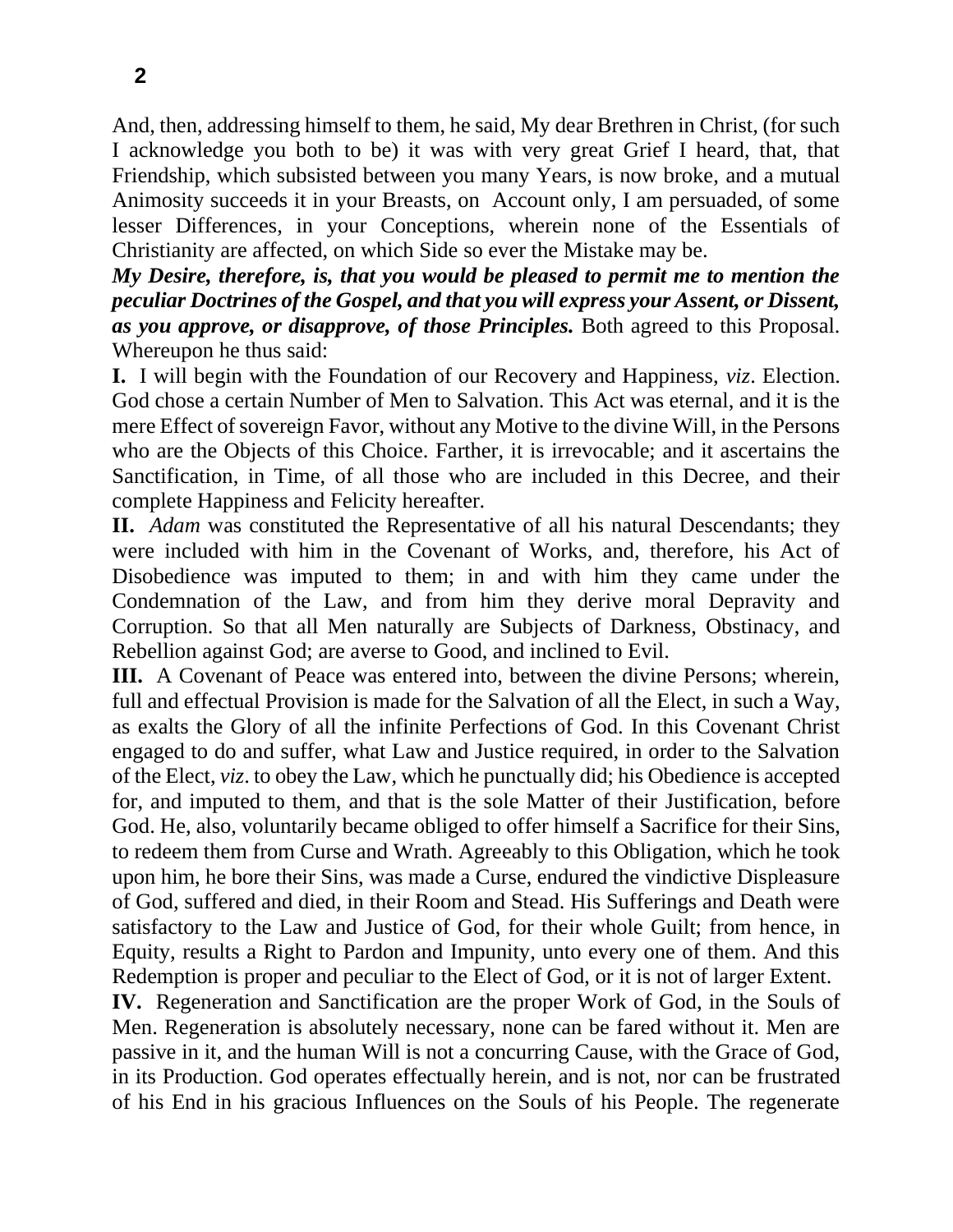Principle consents unto the Law, that it is good, delights in, and serves it. So that true Faith in Christ is productive of holy Obedience, and *worketh by Love*.

**V.** Those who are effectually called, according to God's Purpose, in the Decree of Election, shall certainly persevere unto the End, and be eternally saved, notwithstanding the Treachery of their own Hearts, the Temptations of Satan, and the numerous Snares to which they are exposed in this World.

*Christophilus***.** I cannot but express my Belief and great Approbation of the Doctrines, which you, *Philagathus,* have mentioned.

*Philalethes*. I declare myself no less satisfied of the Truth and Importance of those Principles; and hope, that I shall always most religiously regard them, as Doctrines calculated to promote the Glory of God, in the certain and complete Salvation of his Chosen.

**Philagathus.** Since you both are firmly persuaded of the Truth of the several Articles, which I have briefly mentioned, I cannot think it is possible, that either of you can embrace any Opinion which affects the *Essentials* of Christianity, what Difference so ever may be in your Apprehensions, or in the Mode of your expressing yourselves, in Relation to those Points; and, therefore, surely, Friendship may be revived and continue to subsist between you, notwithstanding some *lesser*  Differences, in your Conceptions, and Mode of Language.

*Christophilus***.** *I must be obliged to acquaint you, that Philalethes gives into some over nice and subtle Speculations, relating to the Doctrine of Election. He will needs have it, that God chose his People, considered as unfallen, or in the pure Mass, and that he decreed to permit the Fall,* with a View to illustrate the Glory of his free Grace and Mercy, in the Salvation of the Elect, thro' the Mediation of Christ. This Notion of his he hath advanced in Public, which, in my humble Opinion, could not edify common Hearers; for which Reason, I took the Liberty to remonstrate against: it, whereby I incurred his Displeasure, not a little, it seems.

*Philalethes***.** This is the Fact, I acknowledge it.

*Philagathus*. Good, wise, and very learned Men have had different Apprehensions of this Matter; but, as to the Substance of the Doctrine of Election, they were fully agreed. The Difference of Rating this Doctrine, as above the Consideration of the Fall, or under it, is only *in Apice logico,* in a logical Point; it respects the Order, not the Cause of the Decree; Divines, who differ in this, are agreed that sovereign Favor is the Cause thereof. And, as to the Edification of common Hearers, I am of Opinion, that this Sentiment may be represented in such a plain and easy Light, as to answer that important End. If, indeed, *Philalethes* is not capable of representing it in a Manner intelligible to common Capacities, he would act more wisely to decline the Advancement of it. Which, it must be confessed, is not the Talent of everyone, who may discern the Truth in his Mind. There is certainly no Cause why the *Supralapsarian* and *Sublapsarian* should differ with one another; they are agreed in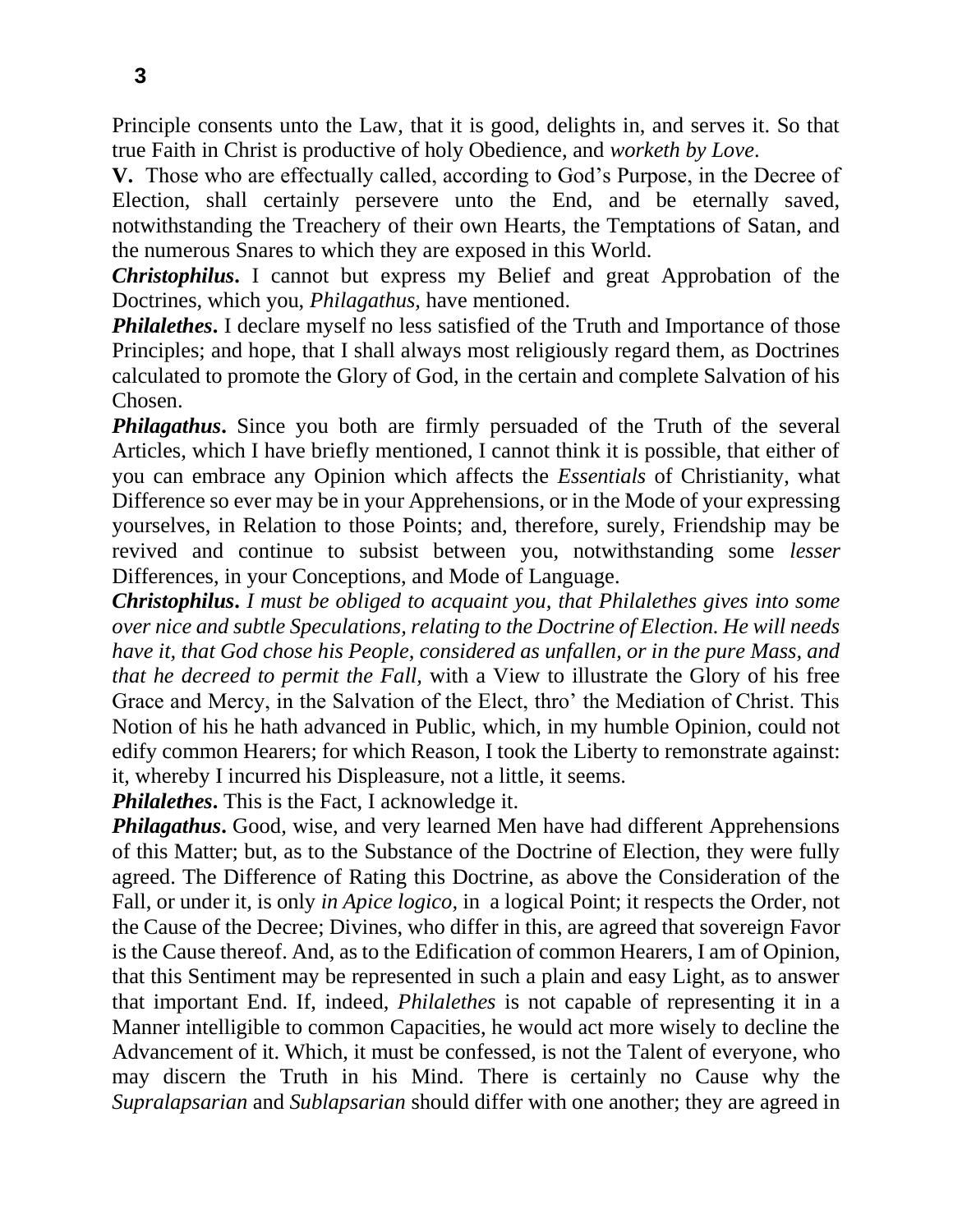the substance of the Doctrine of Election, and, therefore, ought to bear with one another in the different Manner of Rating it. Divines who lived in the former Century wisely did so.

*Christophilus. I have another Thing to object to Philalethes*. *Philagathus***.** What is that?

*Christophilus. He affirms, that the Elect are united to Christ before Faith.*

*Philalethes***.** That is my Opinion. In the Act of Election, God considered its Objects in Christ, for he chose them in him. And, Grace was given them in Christ, before the World began. Besides, he represented the Elect of God, in his Sufferings, Death, and Resurrection; and he now represents his People, in his Session at the right Hand of God; hence they are said to *ft together in heavenly Places in Christ*. As *Adam* was constituted a representative Head to all his Seed, and they were considered in him: So Christ, in the Covenant of Grace, was constituted a representative Head to the Elect, and they were, from everlasting, considered in him.

*Philagathus***.** I cannot perceive any Error in this. *We were chosen in Christ, as a Head,* says *Zanchy*. The same Author observes, *because Christ our Head is risen, and sits in heavenly Places*; *therefore we are held and accounted of the Father to be raised, and sitting and living in Heaven*. *God*'*s Choice did completely terminate itself on him* (Christ) *and us, us with him, and yet us in him*; *he having the Priority to be constituted a common Person and Root to us, for that is the Relation wherein we stand unto him, and in that Relation we were first chosen*. Thus Dr. *Goodwin*. *Christophilus, I am also somewhat dissatisfied with Philalethes, because he maintains, that Adoption precedes Faith.*

**Philalethes.** I apprehend that to be a Truth. Predestination to the Adoption of Children was an eternal Act of the divine Will, wherein God willed to be a Father to us, and that we should be Sons unto him, which made us such. For the Will of God to be a Father to us, and that we shall be Sons to him, constitutes our flial Relation unto him. Besides, all those who are the Subjects of Redemption by Christ, were considered therein as Sons and Children of God. *It became him for whom are all Things, and by whom are all Things, in bringing many Sons unto Glory, to make the Captain of their Salvation perfect thro*' *Sufferings*. In divine Repute, all were Sons for whom Christ died. Again, the holy Spirit is sent into our Hearts, because we are Sons; and, therefore, our filial Relation to God, is not *subsequent* upon, but *precedaneous* to the Mission of the Spirit, to regenerate and sanctify us: *Because ye are Sons, God hath sent forth the Spirit of his Son into your Hearts*. Regeneration is not Adoption, nor is the latter founded in the former, tho' they are sometimes not distinguished, but confounded; they are, I think, very distinct Blessings. If Adoption be understood of the Participation of those Honors, Privileges, and Blessings, unto which we have a Right as Sons, that is, at, upon, or after Regeneration, and doth not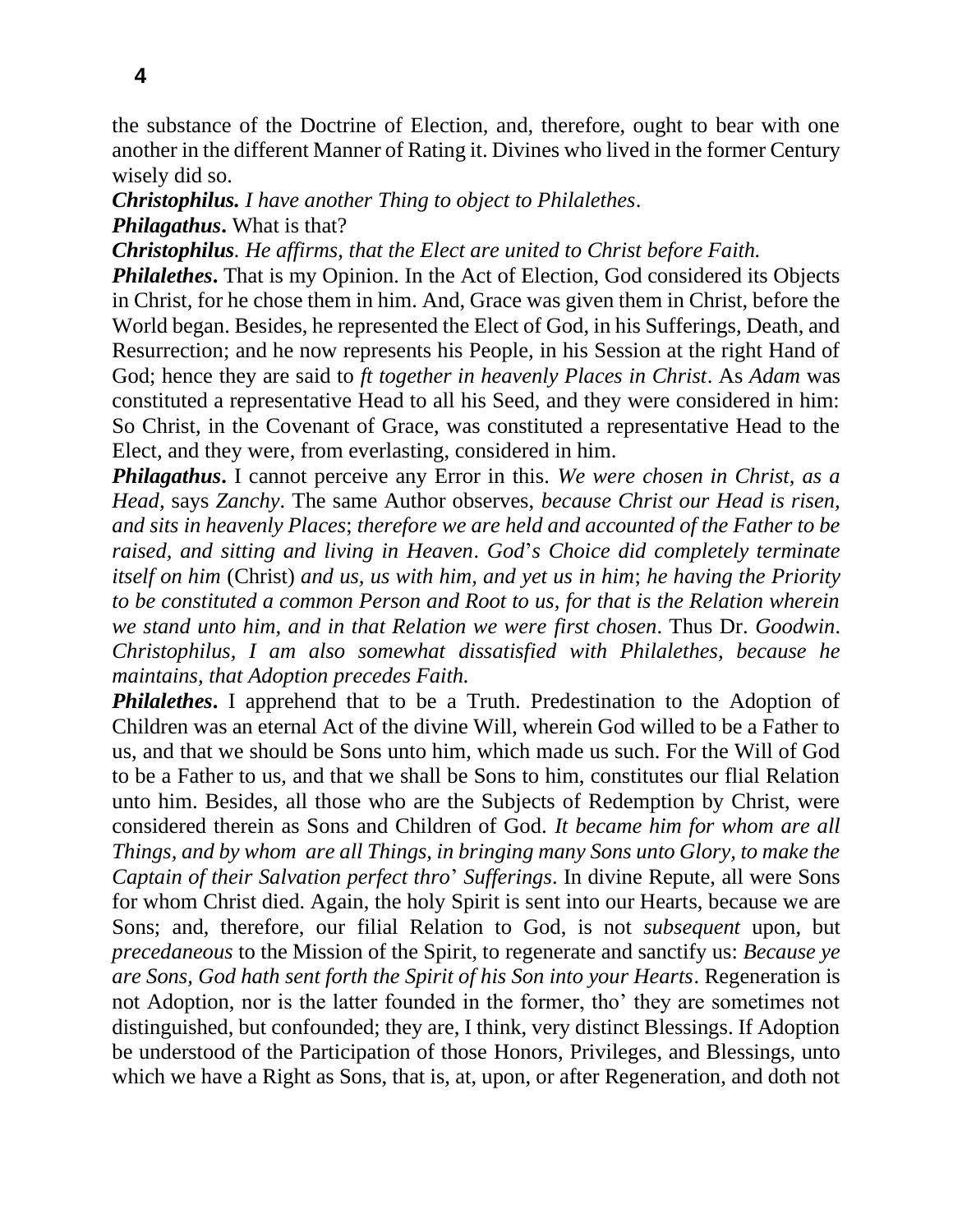**5**

precede it. Thus, it is sometimes taken, as in these Words: *Waiting for the Adoption, to wit, the Redemption of our Body*.

*Philagathus***.** This hath been the Opinion of eminent *Divines*. *God putteth us into Christ, he chuseth us to be in him, to be married to him, and be hath betrothed us to him from everlasting*; (*for Jesus Christ then betrothed himself unto us, when in Election be undertook for us with the Father*) *and so we became Sons-in-Law to God*. *— I am in this of learned Mr*. Forb's *Mind*: *That Adoption, as primitively it was in Predestination be flowed upon us, was not founded upon Redemption, or Christ*'*s Obedience*; *but on Christ*'*s being personally God*'*s natural Son*. Dr. *Goodwin*. *Christophilus***.** *Another Thing in Philalethes is displeasing to me. Philagathus***.** What is it?

*Christophilus***.** He embraces the Antinomian Error of Justification before Faith. *Philalethes***.** That is my Sentiment; and, if it is a Mistake, I think it is *abusively* called *an Antinomian, Error*. Justification, properly speaking, as it seems to me, is an immanent Act in God, *viz*. the Act of his Will not to impute Sin to his Elect, but to impute to them the Righteousness of Christ; wherefore, in his Mind, they are discharged of Guilt, and reputed righteous. Now, as this is not a transient, but an immanent Act, it requires not so much as the present Existence of the Object, much less the Being of Faith in the Object justified. God's Purpose to lay their Sins on Christ necessarily supposes, that it was his Intention not to impute them unto their Persons: And his Decree, that Christ should come under their Obligation to the Law, that he might obey it for them, as necessarily supposes a Will in God to impute his Obedience to them, which is their Justification in the divine Mind. Yet, I deny not Justification, when it is understood of the *declared manifest* State of this, or that *particular* Person, to be by Faith, and do not think that it is *previous* to Regeneration. *Philagathus*. I am not able to discern the least Mistake in this Account of Justification. Permit me to recite what some *eminent* and *learned Divines* have said upon the Subject. *Justification is understood either actively in Respect of God, who justifies, or passively in Respect of Man, who is justified*. *Justification active Signifies the Absolution of God, whereby he absolveth a guilty Man from Guilt, on Account of the Satisfaction of Christ, and reputeth him just for the Sake of his Righteousness imputed*. *From hence, first, it is evident, that this differs from passive Justification , because it is done by one undivided Act*: *But passive, which consists in the Application of the Righteousness of Christ, is not*; *for, as often as we sin, we should apply to us the Righteousness of Christ*. *Hence, in the Lord*'*s Prayer, we are commanded to pray daily that God would remit to us our Sins*. *Secondly, active precedeth Faith, passive followeth, as that which is thro*' *Faith*. For, thro' Faith, we receive Remission of Sins, and an Inheritance among them that are sanctified. *And, that active precedes Faith, may be proved*. 1. *Because every Object is prior to its Act, for this depends on that*. 2. *Because by the Act of believing,* as *Pareus* teaches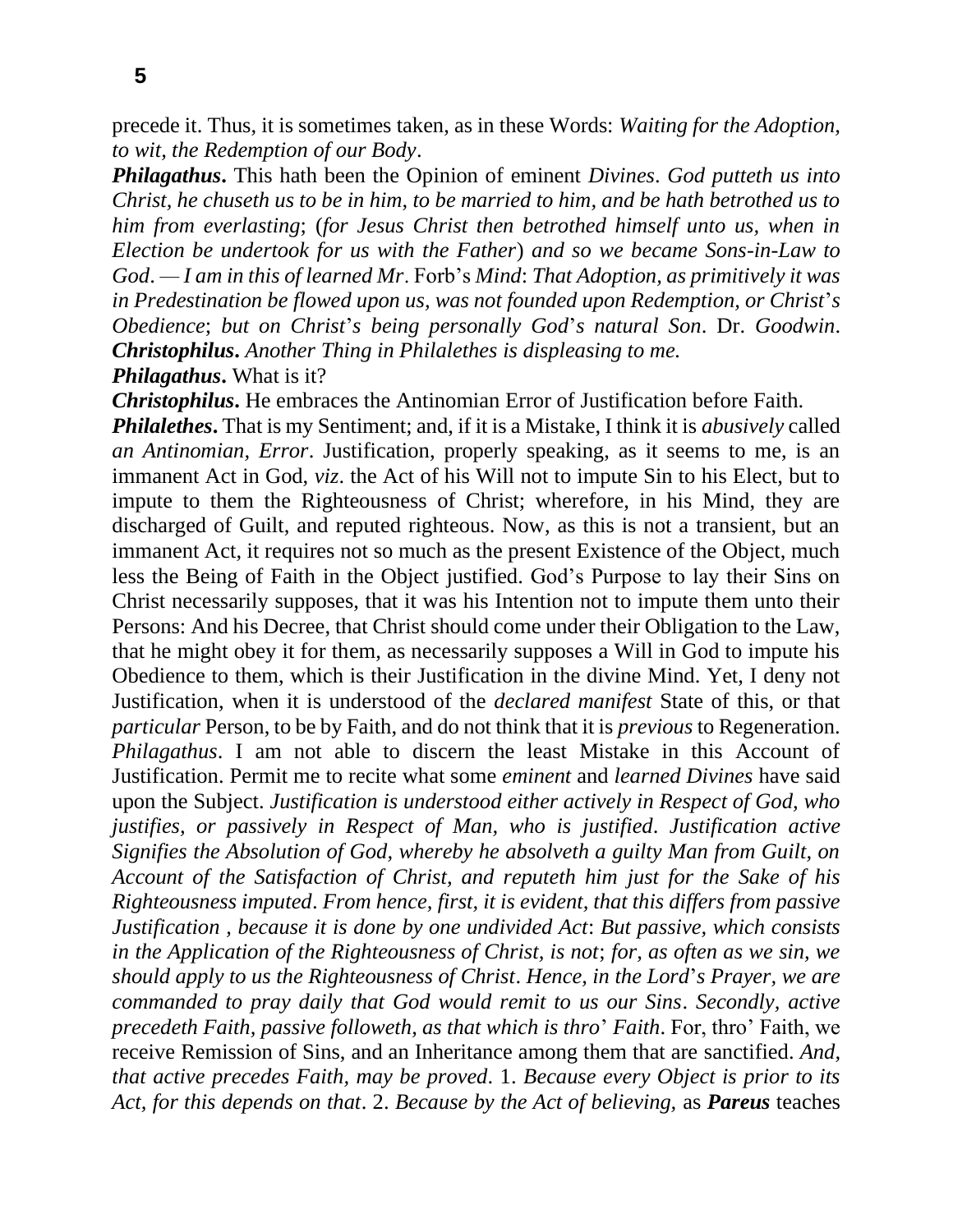on Justification, *Remission of Sins is not effected, but received*. 3. *Because, thro*' *the Satisfaction of Christ, we not only obtain Justification, but also Faith itself, and Repentance, that is, the Circumcision of the Heart*: *For God hath blessed us with every spiritual Blessing in Christ*. Ephesians 1:3. *Yea, before Faith and Repentance, the Satisfaction of Christ is applied to us, as that on Account whereof we obtain effectual Grace to believe in Christ*. The same Thing *Daniel Toffanus* teaches, who sometime was a most learned Divine in the Academy of Heidelberg, in an Epistle (a Copy of which Lucius published, Professor at Basil) to Vorstius, whose Words are: *You confound, says* he to *Vorstius, the Acquisition of Justification, and the Blotting out of Sin, which is done by the Blood of Christ, with the Application of it*: *Wherefore you feign to yourself a Contradiction, where there is no Contradiction*: *All the Elect are justified in Christ, if you respect his Merit, yea before they are born*; *and so, before we believe, we, are justified and redeemed in Christ*; *but afterwards he* (God) *giveth Faith to his Elect, whereby they seek their Righteousness in Christ alone*. Thus far Toffanus. *Passive Justification is that by which a Person is absolved from Guilt, and reckoned righteous*; *or rather it is a Reception of Absolution from Guilt, and of the Imputation of the Righteousness of Christ*. *The Sentence of Justification was*:

**I.** *Conceived in the Mind of God, by the Decree of Justifying*. Galatians 3:8. The Scripture foreseeing that God would justify the Heathen thro' Faith.

**II.** *It was pronounced in Christ our Head when he rose from the Dead*. 2 Corinthians 5:10. God was in Christ reconciling the World to himself, not imputing their Trespasses to them.

**III.** *It is virtually pronounced on the first Relation which ariseth out of Faith ingenerated*. Romans 8:1. There is therefore no Condemnation to them, who are in Christ Jesus.

**IV.** *It is expressly pronounced by the Spirit of God, witnessing, with our Spirits, our Reconciliation with God*. Romans 5:5. The Love of God is shed abroad in our Hearts, by the holy Spirit, who is given unto us. *In this Witness of the Spirit, Justification itself doth not so properly consist, as the actual Perception of it, before granted, by a reflex Act of Faith*. *We think, that the Form of active Justification is both a full Remission of Sins, and the Imputation of the Righteousness of Christ*; *nor do we apprehend these Phrases to be the same, or to be confounded*. Thus far these learned Professors and Divines, and many other eminent Divines agree with them. Says *Mr. Pemble, Sanctification and inherent Righteousness goes before our Justification and imputed Righteousness, but with a double Distinction of Justification* . 1. In Foro Divino, *in God*'*s Sight*; *and this goeth before all our Sanctification, for, even whilst the Elect are unconverted, they are then actually justified and freed from all Sin by the Death of Christ*: *And God so esteems them as a free, and, having accepted that Satisfaction, is actually reconciled to them*. *By this Justification we are freed from*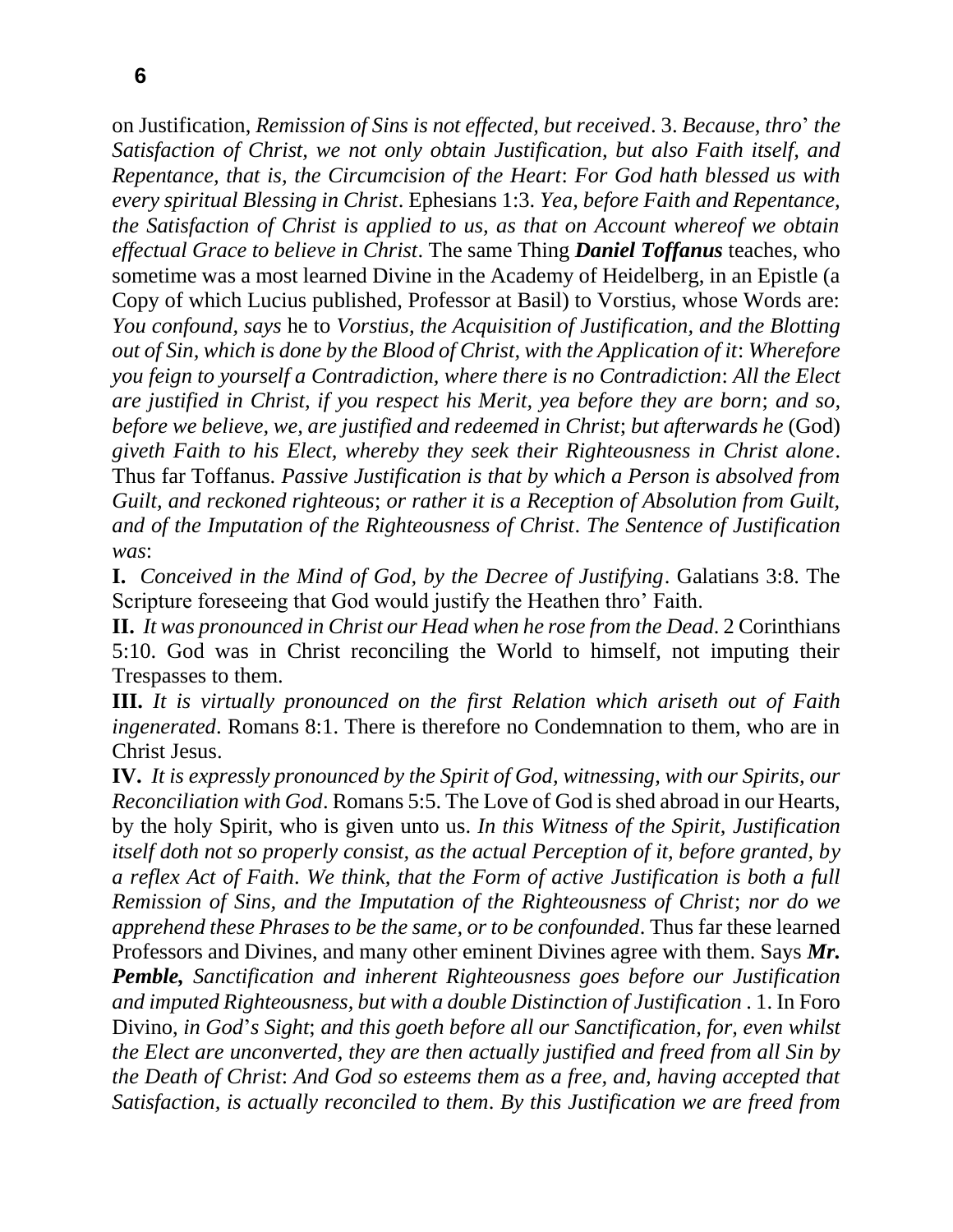*the Guilt of our Sins*; *and, because that is done away, God in due Time proceeds to give us the Grace of Sanctification, to free us from Sin*'*s Corruption still inherent in our Persons*. 2. In Foro Conscientiae, *in our own Sense*; *which is but the Revelation of God*'*s former secret Act of accepting Christ*'*s Righteousness to our Justification. The Manifestation of which, to our Hearts and Confidence, is the only Ground of our Peace and Comfort*: *And it follows our Sanctification, upon and after the Infusion of saving Faith, the only Instrument of this our Justification* . *This Distinction is needful to be observed, as giving Light to many Things*. *—* '*Tis vain to think with the* Arminians *that Christ*'*s Merits have made God only* placabilem, *not*  placatum, *procured a Freedom that God may be reconciled, if he will and other Things concur, but not an actual Reconciliation*. *A silly Shift devised to uphold the Liberty of Man*'*s Will, and the Universality of Grace*. *No,* '*tis otherwise*; *the Ransom demanded is paid and accepted, full Satisfaction to the divine Justice is given and taken, all the Sins of the Elect are actually pardoned, God*'*s Wrath for them suffered and overcome, he rests contented and appealed, the Debt-book is crossed, and the Hand-writing cancelled*. *This grand Transaction between God and the Mediator Christ Jesus was concluded upon and dispatched in Heaven long before we had any Being, either in Nature or Grace*; *yet the Benefit of it was ours, and belonged to us at that Time, tho*' *we never knew so much, till after that by Faith did apprehend it*. *As, in the like Case, Lands may be purchased, the Writings confirmed, the Estate conveyed and settled upon an Infant, tho*' *it know nothing of all, till it come to Age, and fnd by Experience the present Commodity of that which was provided for him long ago*. *And the Reason of all this, is, it is not our Faith that works God*'*s Reconciliation with us, but Christ believed on by our Faith*. *Now his Merits are not therefore accepted of God, because we do believe, but because they of themselves are of such Worth and sufficiency, as do deserve his most favorable Acceptance of them for us*. Mr. *Crandon,* speaking of the Non-Imputation of Sin, and of the Imputation of Righteousness to the Elect, say: *To what Time shall we reduce this Imputation to find its Original, if not to Eternity? When began God to reckon and account us righteous in Christ, or not to impute Sin to us, if he did not actually do it in himself before Time from Eternity?* The Reader, if he pleases, may consult him; he copiously treats on this Subject, with great Judgment and Strength of Reasoning. The late *Dr. Ridgley* hath these Words: *When we speak of God*'*s being reconciled to his Elect, according to the Tenor of his secret Will, before they believe, that is in Effect to stay, that Justification , as it is an immanent Act in God, is antecedent to Faith, which is a certain Truth, inasmuch as Faith is a Fruit and Consequence thereof*. *— There are some,* adds he, *who not only speak of Justification before Faith, but from Eternity*; *and consider it as an immanent Act in God, in the same Sense as Election is said to be*. *I will not deny eternal Justification , provided it be considered as contain*e*d in God*'*s secret Will, and not made the Rule, by which we are to*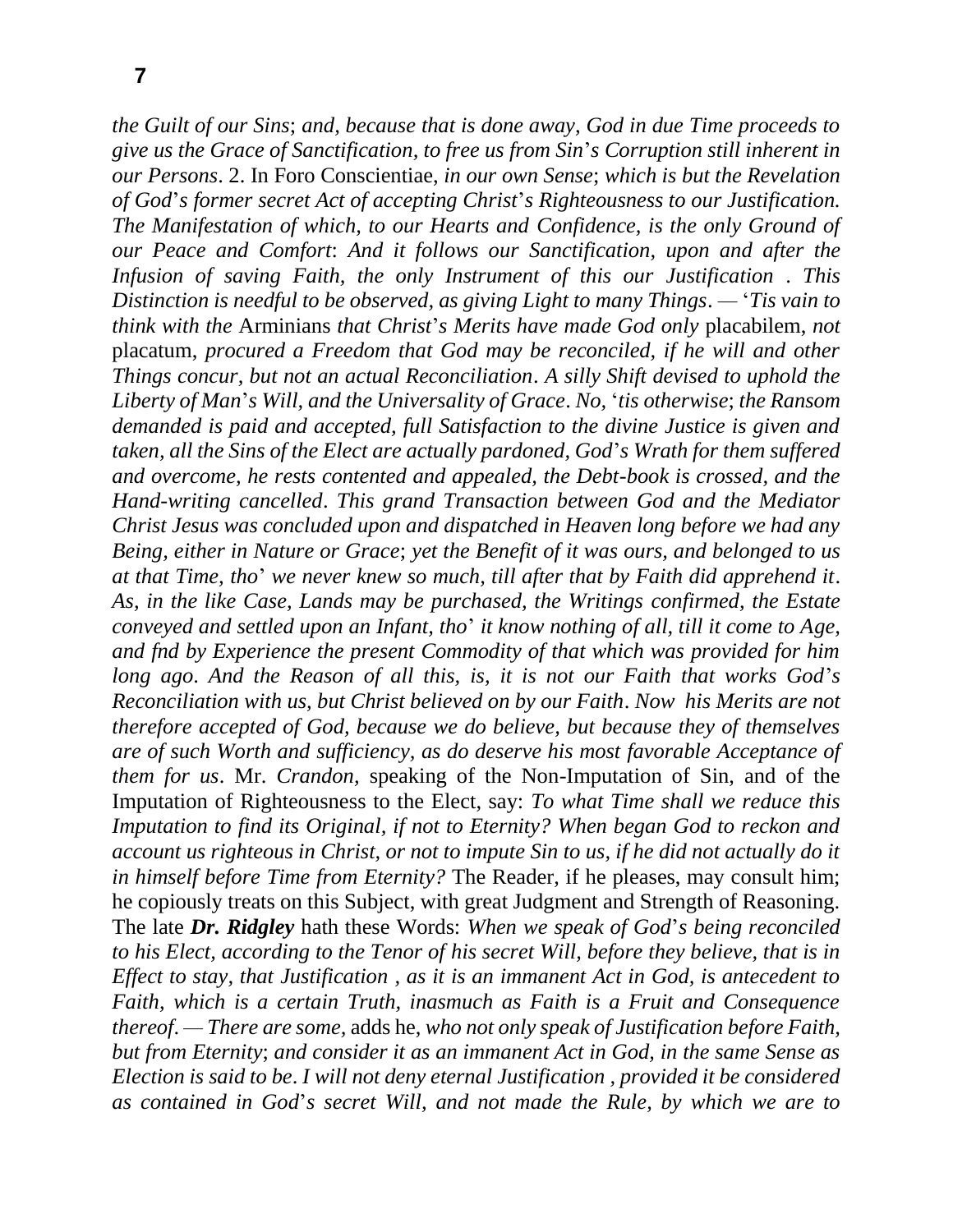*determine ourselves to be in a justified State, and as such to have a Right and Title to eternal Life, before it is revealed, or* 8*apprehended by Faith*. *Christophilus*. I am surprised to find so many *able and learned Divines* do maintain Justification before Faith, and agree that it is an immanent Act in God. There is no *material* Difference between the Opinion of *Philalethes,* and their Judgment, in this Point.

*Philagathus***.** Why are you surprised?

*Christophilus***.** Because, I have often heard that Notion spoken of with great Contempt by good Men, and have heard the Persons, who embrace it, represented in a very despicable Light, as Men of *very little* Consideration or Worth.

*Philagathus***.** I believe you. But this was not the Case, in the last

Century, says *Mr. Crandon:The very Flower of all our Protestant Writers have asserted it in such Numbers as would fill up a Page to name them*. *Neither know I any one Writer, which* (*having not Occasion to manifest himself of the same Judgement*) *hath ever expressed himself to dissent from it,* '*till Dr*. Downham *excepted against Master* Pemble *for delivering it, and that upon a strange Ground, that declared great Inadvertency in the Reading of the Dr. <i>viz.* that he believeth no Man had so written before Mr. *Pemble*. I think you pronounced it an *Antinomian*  Error, did you not?

*Christophilus***.** I did, and esteemed it such.

*Philagathus***.** Mr. Candon observes, that Mr. *Baxter* reproached it in the same Manner: *This,* says he, *I take to be the Sum of the Doctrine which Mr*. Baxter *asperseth with* Antinomianism, *which I believe no other, Papist, or Arminian, had done before him.* I shall say no more to wipe away that Reproach cast on the Opinion, than Mr. *Crandon* did in Answer to the same Aspersion of Mr. *Baxter*'*s, viz*. *As well and properly might he have termed it* Mahometanism; *for as agreeable is it with the Principles of this, as of that*. *Christophilus***.** I cannot but inform you, Philagathus, that Philalethes denies it to be the immediate Duty of unregenerate Men, who hear the Gospel, to believe in Christ, with special, or saving Faith. *Philalethus,* I must confess, that I have not as yet met with clear and convincing Proof of that Point, nor with satisfactory Answers given to those Objections, which occasion my Scruples about it. *Some Months since, a Friend of Christophilus's published a Pamphlet on that Subject, wherein he advances his Reasons for the Affirmative,* and attempts to answer one Objection to his Opinion. In this Piece, he hath been pleased to treat me with great Contempt, and more than insinuates, that there are no Consequences, so *bad and vile,* but what do unavoidably follow, not granting the Truth of that for which he contends. I have carefully considered what he urges to support his Assertion; but my Doubts are not removed, nor in the least Degree abated, by any Thing he offers to Consideration. His Manner of handling the Subject is such, that if I had not other Reasons, than what arise from the Performance itself, I should not be at all inclined to bestow any Animadversions upon it: But, as I have Reasons for it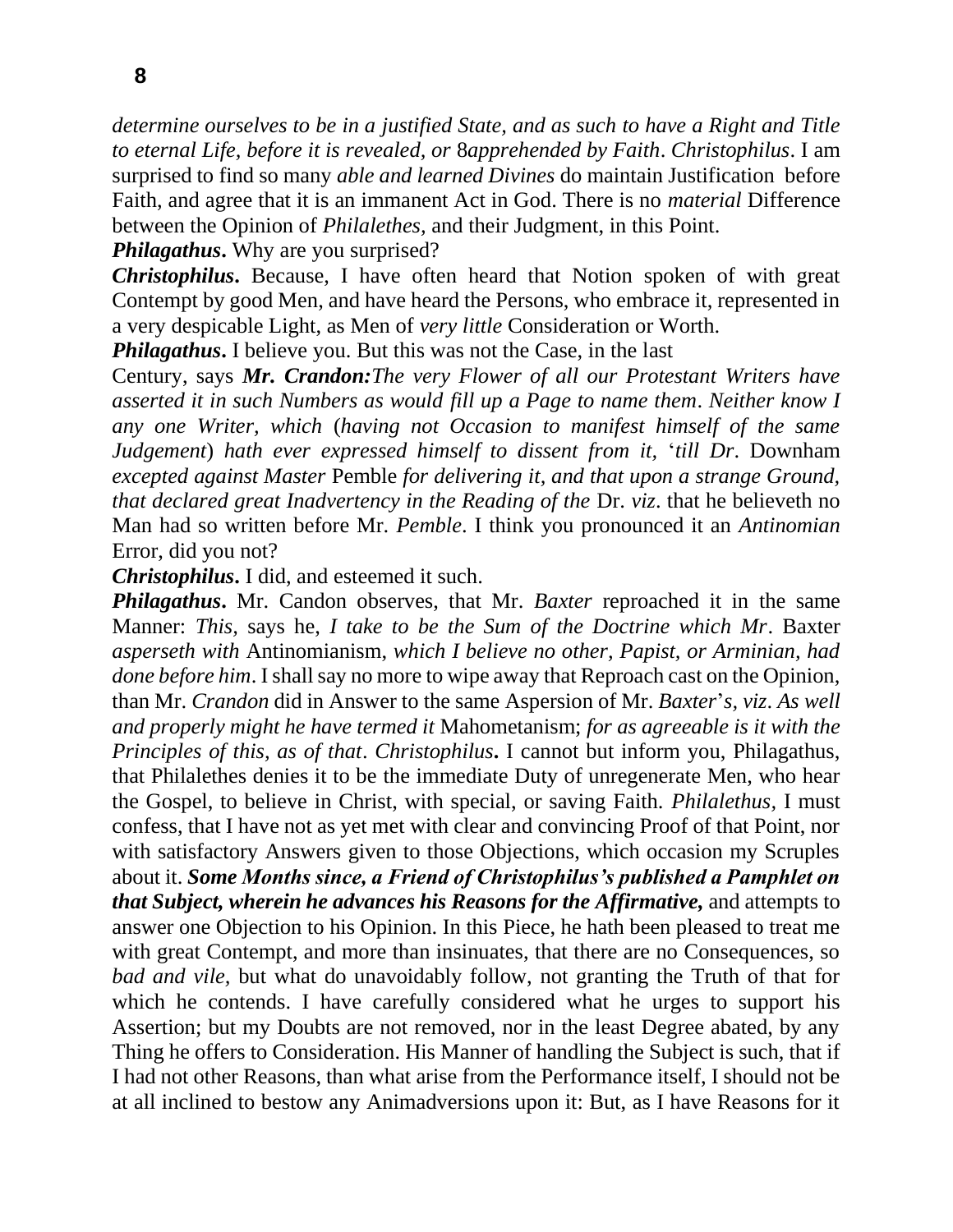of another Kind, which with me are not of little Moment, *I shall attend unto the small Labor of a thorough Examination of his 'Answer' to the Question propounded, viz*. *Whether saving Faith in Christ is a Duty required by the moral Law, of all those who live under the Gospel Revelation?* I think it not improper to

acquaint you, *Philagathus,* that I am persuaded, if the Desire of the Author had been complied withal, respecting the Revisal of his Manuscript, and if the Publication of it had been thought *expedient,* by those, under whose Correction, he wished it to pass, much less Room would have been left for displeasing Remarks upon it. My Authority is unquestionable, for what I now say. *But my Business is to consider it, just as the Editor thought it fit, to make its Appearance in the World. And I will begin with observing some Mistakes and Inconsistencies, which are in it.*

*First, The Author apprehends, that there is no Difference between the Principle of Grace in Believers, and that holy Principle of Life which we had in Adam* The Image of God, wherein Man was created, consisted in a perfect Knowledge of God, and of his Duty according to the Nature of the Covenant, under which he then was, in a holy Affection to God, and in a habitual Disposition to Obedience. These Things ought constantly to be maintained again, the *Socinians,* who deny original Righteousness, to the Disparagement of human Nature, in its primitive State, and unto the Dishonor of God our Creator. For, to imagine, that God gave Existence to a reasonable Creature destitute of Principles, suited to enable it to walk before, and with him, in all holy Obedience unto his Will, is to cast *impious* Reproach on his Wisdom, Goodness, and Holiness. Nevertheless, there is a great Difference, between that Life which we had in *Adam,* and that which we now have. The gracious Principle in Believers, springs from the Fountain of eternal Love, in the Heart of God towards them, as *the God of all Grace*. But the Life we had in *Adam* did not. Our spiritual Life is derived from Christ, and by him it is maintained, and influenced in all its Acts, which the living holy Principle in *Adam* was not. Again, the regenerate Principle is a Disposition to Acts towards God, agreeable to the Nature of the new Revelation, which he hath given of himself in the Covenant of Grace. But the holy Principle in Adam was n Disposition unto, and exerted itself, in Acts of God, suitable to that Revelation, which the Covenant of Works gave of him. As the Covenant of Works, and the Covenant of Grace differ in Nature: So our Life unto God is of a different Kind, according to the Difference and distinct Nature of the two Covenants: Says Dr. *Owen*: *For neither would the Life of* Adam *be sufficient for us, to live unto God according to the Terms of the new Covenant*; *nor is the Life of Grace we now enjoy, suited to the Covenant, wherein,* Adam, *stood before God*. *Wherefore some Differences there between them, the principal whereof may be reduced into two Heads*.

**1.** *The Principle of this Life was wholly and entirely in Man himself*. *It was the Effect of another Cause, of that which was without him*; *namely, the Good Will and Power*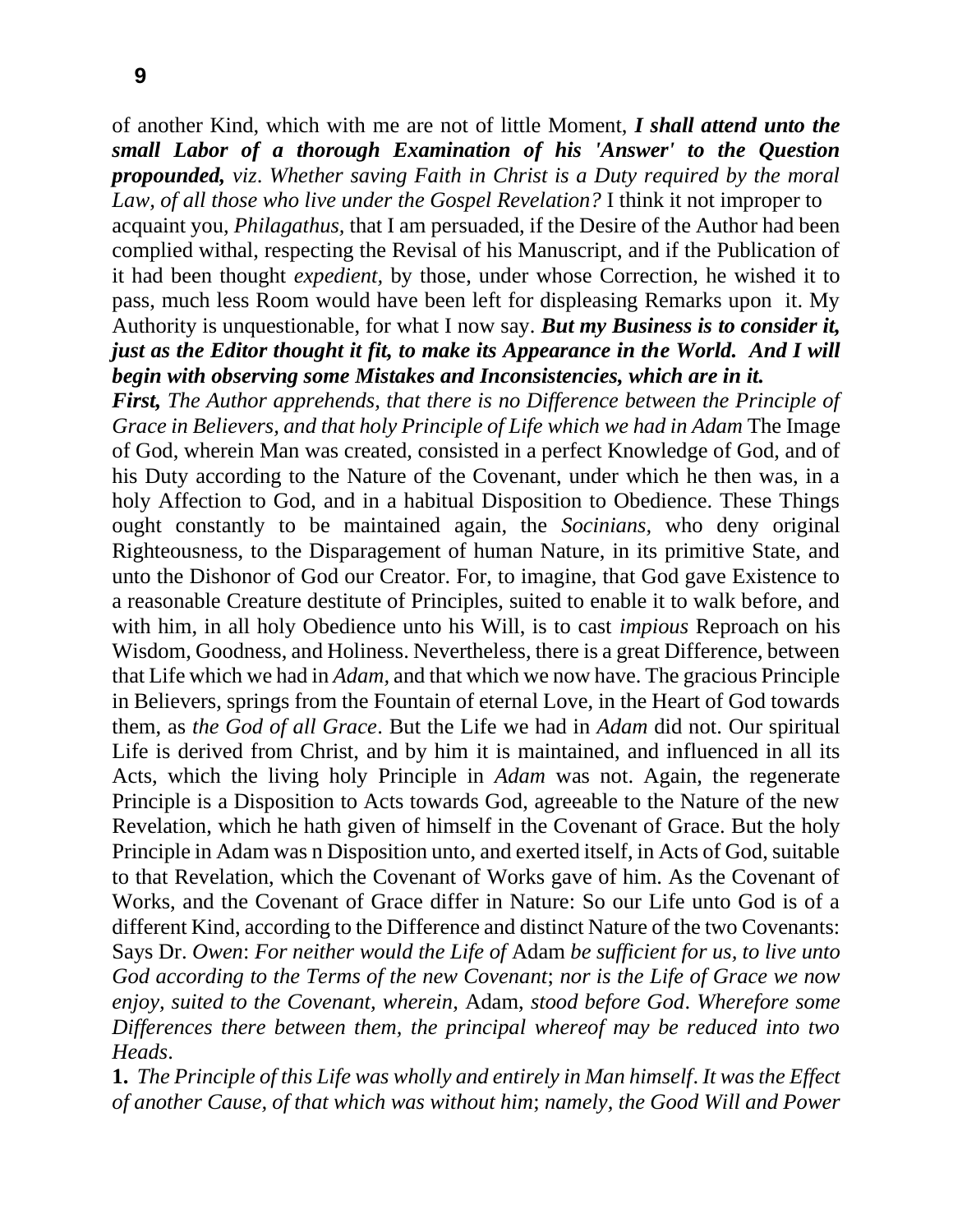*of God*; *but it was left to grow on no other Root, but what was in Man himself, It was wholly implanted in his Nature, and therein did its Springs lie*. *Actual Excitations, by Influence of Power from God, it should have had*. *For, no Principle of Operation can subsist in an Independence on God, nor itself unto Operation without his Concurrence*. *But, in the Life, whereunto we are renewed by* Jesus Christ, *the Fountain and Principle of it is not in ourselves but in him, as one common Head unto all that are made Partakers of him*. He is our Life, *Colossians* 1:3 and our Life (*as to the Spring and Fountain of it*) is hid with him in God. *For he quickeneth us by his Spirit,* Romans 8:10. *And our spiritual Life, as in us, consists in the vital Actings of this his Spirit in us,* for, without him, we can do nothing, *John* 15:3. *By Virtue hereof,* we walk in Newness of Life*, Romans* 6:4. *We live therefore hereby, yet not so much we, as* Christ liveth in us, *Galatians* 2:20.

**2.** *There is a Difference between these Lives with Respect unto the* Object of their vital Acts. *For the Life, which we now lead* by the Faith of the Son of God, hath sundry Objects of its Acting, which the other had not. *For whereas all the Acting's of our Faith and Love, that is, all our Obedience doth respect the Revelation that God makes of himself, and his Will unto us*. There are now new Revelations of God in Christ, and, consequently, new Duties of Obedience required of us, *as will afterwards appear*. *And other such Differences there are between them*. *The Life which we had in* Adam, *and that which we are renewed unto in* Christ Jesus, *are so far of the same Nature and Kind, as our Apostle manifests in sundry Places,*  Ephesians 4:23, 24; Colossians 3:10, *as that they serve to the same End and Purpose*. From hence he proceeds to observe, *That, with respect to the Life we bare in Christ, unregenerate Men never had it, neither* de Facto, nor de Jure, in any State or Condition. *Wherefore, with respect hereunto, they are dead only negatively*; *they have it not*; *but, with respect unto the Life we had in* Adam, *they are dead privatively, they have lost that Power of living unto God which they had*. Thus far he. Our spiritual Life, therefore, is not that Principle of Life, which we had in *Adam* restored to us, but another Principle, which we had not in him, either *in Fact,* or *in Right*.

The Author assigns two Reasons to prove, that these Principles are the same. 1. The Use of the Terms *renewed,* and *renewing,* in Respect to the Work of Grace, in the Souls of Believers, *Ephesians* 3:23, 24; *Colossians* 3:10; *Titus* 3:5. *Renovation,* says he, *is not the making, producing, or bringing into Existence, a Thing that never was in Being before*: *But it is a new Framing of that which hath once existed*; *but hath been spoiled and defaced*. But, 1. This gracious Work is the Renovation of the Mind, and not of a Principle which was in the Mind, antecedent to it, and the Restoration of that Principle to its primitive Beauty, it having been defaced. 2. The Soul may be said to be renewed, with strict Propriety, by the Implantation of a new Principle of Life in it, when dead, even though that Principle differs from that living Principle, by Reason of the Absence of which, it was really dead. The Soul is renewed unto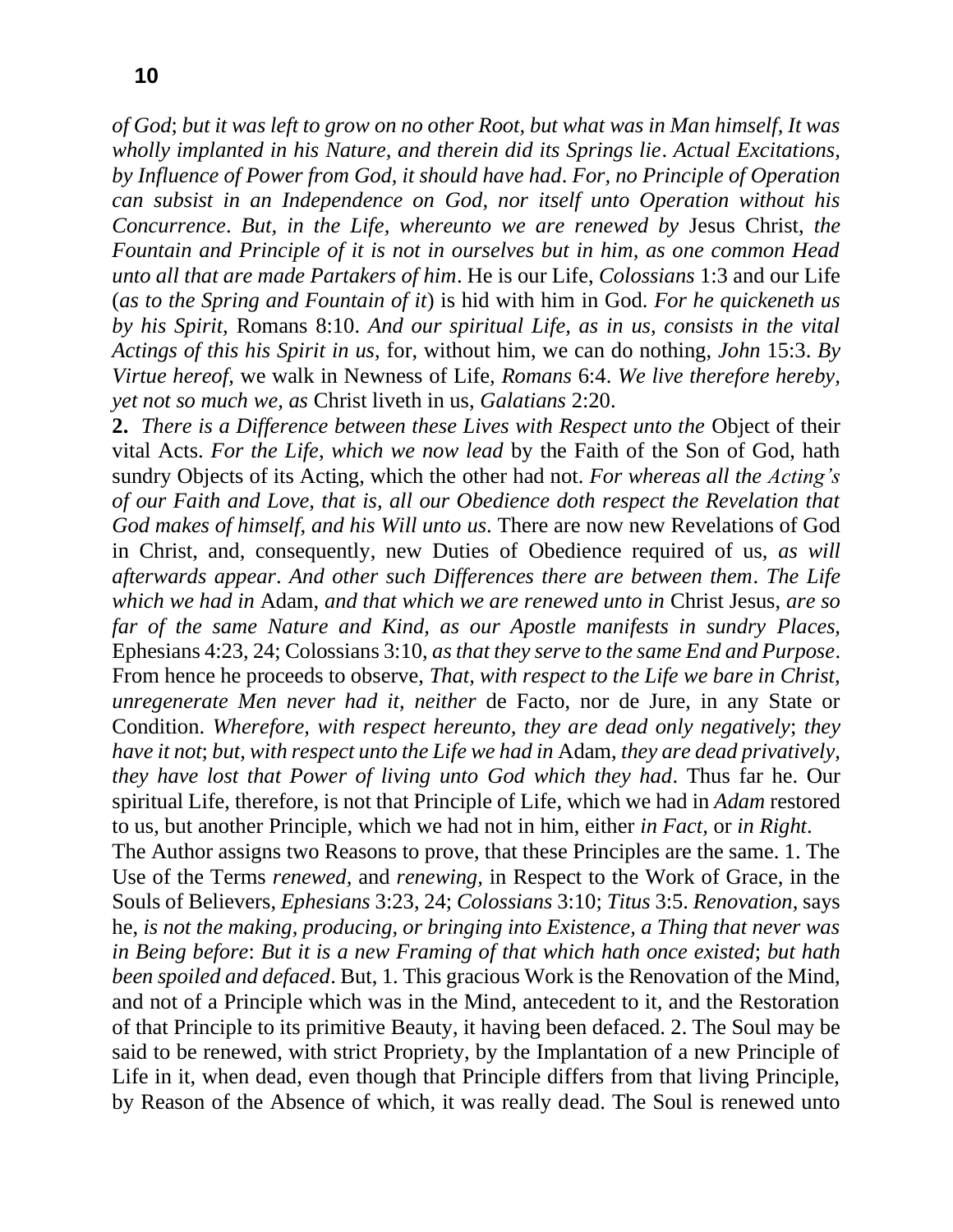Life; but that Life is of a higher and nobler Kind, than that which Man originally possessed. 3. There is a Revival of the Principle of Grace in Believers, which is meant by Renewing, in *Ephesians* 3:23 and *Colossians* 3:10. 2. The second Reason he calls a *cogent and demonstrative Argument*; it is this: *It is not possible in the Nature of the Thing, that there should be two specifically different Images of the moral Perfections of God impressed upon a reasonable Creature, any more than that there are two Gods possessed of two different Kinds of moral Perfections*. If by a specific Difference be intended, that the one is holy, and the other not so, it is Blasphemously absurd to admit the Thought. But, 2. If by it is meant, that it is impossible, that a reasonable Creature should bear a more glorious Image of God, to qualify it for, and dispose it unto *higher* Acts of Obedience, than that which *Adam*  bore, it must: be a Mistake, unless we will affirm, that the second *Adam* did not excel the first, as he was in his human Nature the Image of the invisible God, and that he was not called and disposed unto a *higher* Obedience than the first *Adam* was. Which is what, I hope this good Man will not care to assert. And it is into the Image of the second *Adam,* and not into the Image of the first *Adam,* that the Saints are *changed, from Glory to Glory, by beholding the Glory of the Lord, with open Face*. That an innocent Creature, that *Adam,* particularly, while innocent, was capable of receiving a Revelation of new Truths from God: That he was under an indispensable Obligation to believe the Truth of what God did, or might reveal unto him: And that an innocent Creature is capable of discerning not only the Truth of the Evangelical Revelation; but the Wisdom, Goodness, Grace, and Mercy of God, therein discovered, are all freely granted. For, the holy Angels adore and bless God upon a Discernment of Gospel-Mysteries: They are *all Attention* unto them, and, with intense Desire and the highest Delight, they constantly contemplate on them. *The Grace of God, the Sufferings of Christ, and the Glory*

*following thereupon,* are the Matter of their delightful Study, and of their holy Adoration, and will be so for evermore. But to say, that an innocent Creature could believe in Christ, on a Supposition of his being revealed to him in the Character of a Saviour, is to speak *palpable* Contradictions. And, therefore, the Author is grossly mistaken, in thinking that *Adam,* in a State of Innocence, would have been obliged unto, and could have believed in Christ, even upon the Supposition of a Revelation being given to him of Christ in the Character of a Saviour. Man must be, and must know himself to be lost, before he can believe in Christ to *the Saving of his Soul*.

*Secondly, Another Mistake of the Author's is, he imagines, that the Life, which the Covenant of Works promises, is the same with that promised in the Covenant of Grace.* It is granted, that they are the same in Duration, both are eternal. They consist in Likeness to God: In the Enjoyment of him, and Communion with him. And, yet, they differ very much: In the former, Divine Benevolence to the innocent Creature is apprehended: A Sense of Divine Approbation of the innocent Creature is enjoyed: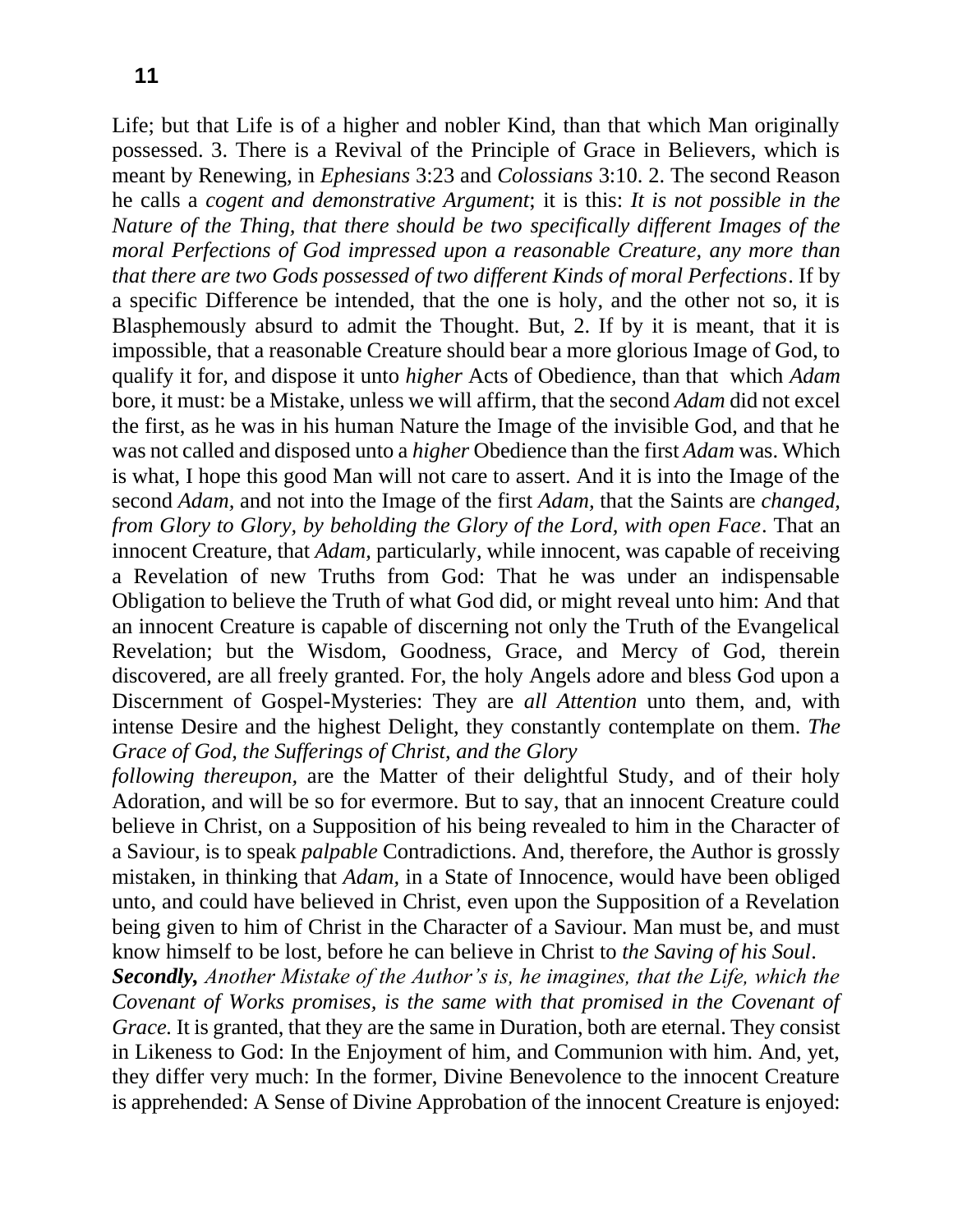Therein the Glory of God, as Creator, Preserver, and Upholder of all Things is seen and adored: The guiltless Creature, hath a Persuasion of the endless Fruition of God, the Origin of Blessedness, and, therefore, this is a happy and glorious State. But the State of Bliss, promised in the Covenant of Grace, *as much exceeds it in Glory, as the Ministration of the Spirit exceeds in Glory, the Ministration of Death,* which is not to be conceived in Thought, much less can Language express that vast Difference. This Subject is so *grand, sublime, glorious,* and *attractive,* that with *peculiar* Pleasure I could dwell and enlarge upon it in my Meditations; but my narrow Limits will not allow of such Enlargement. I can only give you brief Hints for your further Consideration, and may the good Lord, by his Spirit, guide your Thoughts, and assist you to fx your Meditations on this most delightful and ravishing Theme. In the heavenly State, God is known, in the endearing Character of *the God of all Grace*. The *exceeding Riches of his Kindness towards us, in Christ Jesus,* are clearly, steadily, and without any Interruption, viewed by the Blessed for evermore. The eternal Son of God, as *incarnate,* God and Man in one Person, is always beheld, and the Divine Perfections through him. He is with inconceivable Delight, perpetually viewed as the Head and Husband of the Church, and each perfectly happy Member of him enjoys a constant transporting Sense of the Assertion of his Heart, which is suitable to the near Relation, wherein he stands, unto the Church, which is his *Body* and *Fulness*.

They will all know the *Satisfaction, Delight,* and *Complacency* he takes, in their Blessedness, who once were the *Travail of his Soul*. The Saints will in Heaven be perfectly acquainted with the Dignity and Glory to which they are advanced, in being made Sons unto God, by Adoption. They shall for ever see Christ, as their Surety to God for them, and herein will open to View all the glorious Mysteries of Redemption, by his Sufferings and Death. And will contemplate on all the infinitely holy Properties of God, as they are displayed, in that stupendous Affair. Moreover, their Communion, with Father, Son, and Spirit, will be most near, and without the least Interruption. This is Heaven indeed. And such a State of Bliss and Glory it is, as the Covenant of Works neither knows, nor makes the least Discovery of. Says Dr. *Owen, the whole of what was intrusted with* Adam *comes exceedingly short of what God hath now prepared, as the Inheritance of the Church*. *There is Grace in it, and Glory added unto it, which* Adam *neither had, nor could have Right unto*. Now, though *Adam* had not that Principle of Life, which is in Believers, which capacitates them to live unto God according to the Covenant of Grace: He had a Principle of Life in him, suited unto the Nature of the Covenant of Works. That Principle he lost and we all suffer a Privation of it, and so are *dead in Trespasses and Sins,* or are *alienated from the Life of God*. And, though the frst Covenant did not promise to him the Enjoyment of God in a Mediator, yet it promised unto him the Enjoyment of God, as Creator; by his Sin he lost his Title to that Happiness, and became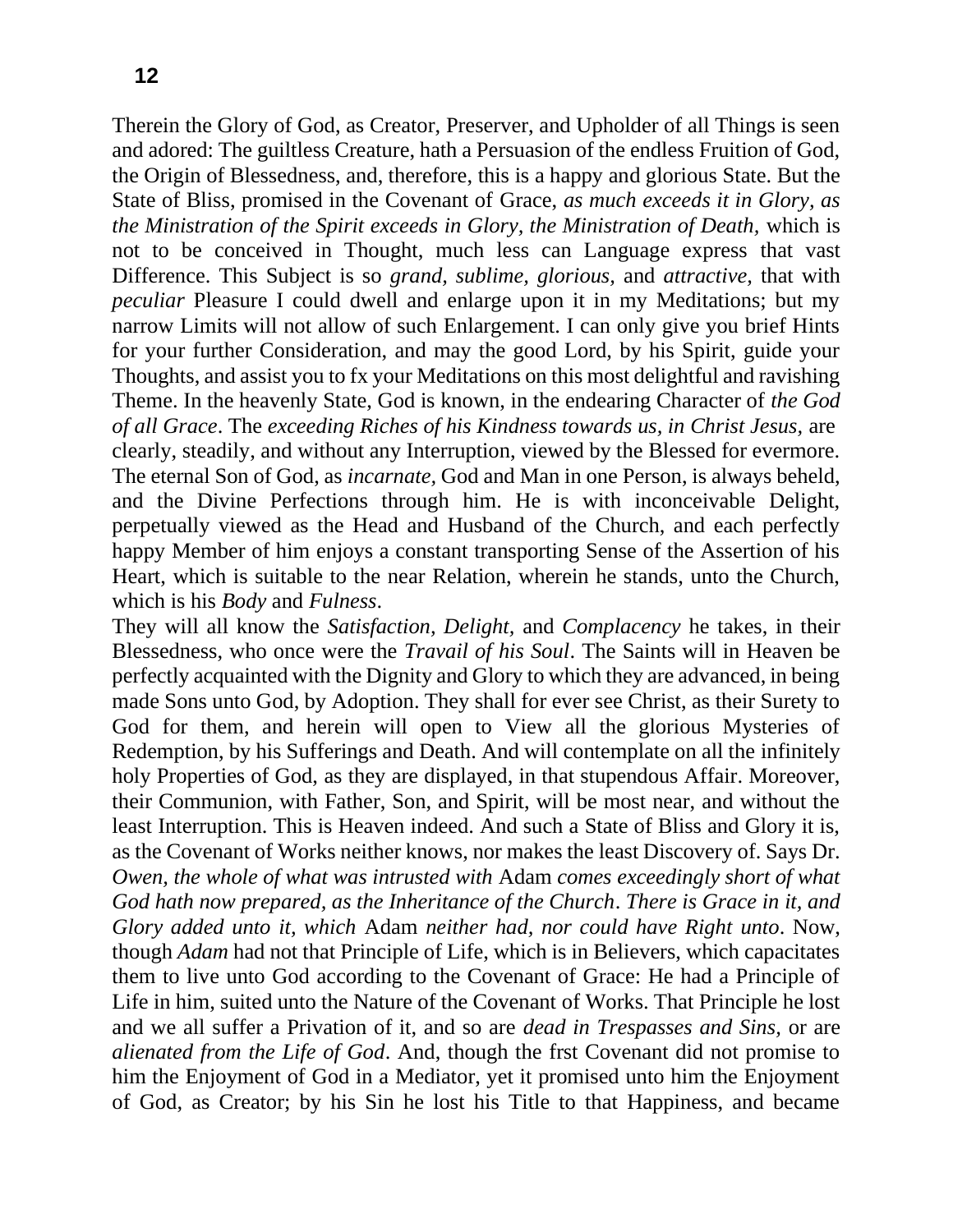obnoxious unto eternal Death, or an everlasting Separation from God. And, therefore, it is true, that the Law promises Life eternal, on Condition of Obedience, though not the same with that promised in the Covenant of Grace, Right unto which could not result from Obedience yielded to the Covenant of Works. It is also Truth, and not an *idle Dream,* that we are naturally dead, for we have lost that Life we had in *Adam*.

Again, eternal Death in Hell is not *a Fiction,* but an *awful Reality,* threatened for Sin in the frst Covenant. One would imagine, that this Writer was not thoroughly awake, and, therefore speaks, as here he does, *That Death in Sin is a Dream, and eternal Death in Hell a Fiction, if* Adam *had not the same Life in Possession, as Believers now have, and if he had not the Life in Promise, which they have in Right, and shall eternally enjoy*.

*Thirdly, The Author observes, That those who appear most warm against Faith in Christ being a Duty, do yet own and acknowledge that Faith to be the Duty of all Men to whom the Gospel is preached, which the Scripture declares is a saving Faith*. These Persons, then, are a Parcel of extremely *weak* and *silly* Creatures, who thus contradict themselves. But the Contradiction will be found in Mr. *Jackson,* not in them. What is that Faith which they maintain, is the Duty of unconverted Sinners?

It is a Belief of the Truth of the Report of the Gospel concerning *Jesus Christ,* in his Person, Offices, and Benefits. This he asserts to be saving Faith, than which there is nothing more false. *Thus the Devils believe*: *Thus* Simon Magus *believed*; and such a Faith as this is a Man may *carry to Hell* along with him. It is merely a rational Act excited in the Mind by rational Evident. This is not *a Sinner*'*s feeing to, receiving of, and resting on the Lord* Jesus Christ *alone for Salvation, which,* Mr. *Jackson* has before observed, *is true saving Faith,* in perfect Contradiction to what he here affrms. So that this Argument to prove his Point is absolutely and entirely lost. It was no Instance of Kindness in the Editor to permit such an Error and Self-Contradiction, as this is, to see the Light. Friendship would have made Use of the Sponge, and wiped it out.

*Fourthly, Another Mistake the Author is guilty of: viz. That regenerate, as well as unregenerate Persons, are under the Covenant of Works: The Subject of the moral Law is a reasonable Creature, considered as such*; *and it knows no Difference of Elect, or Non-elect, Regenerate, or Unregenerate, etc*. Since Unbelievers, as well as Believers, are by him spoken of, he must mean the moral Law (under which both are, as he affirms) in the Form of Covenant, and not consider it, as a Rule of Conduct only, and, therefore, Believers, if this is true, lie under the Curse of the Covenant of Works. But I will not press hard on this Mistake, for believe, it was mere inadvertency in him. This, I also think, the Editor should have corrected. *I will now consider his Arguments, to prove, that special Faith in Christ is the immediate Duty of all who hear the Gospel.* In Number his *general* Arguments are eight, and,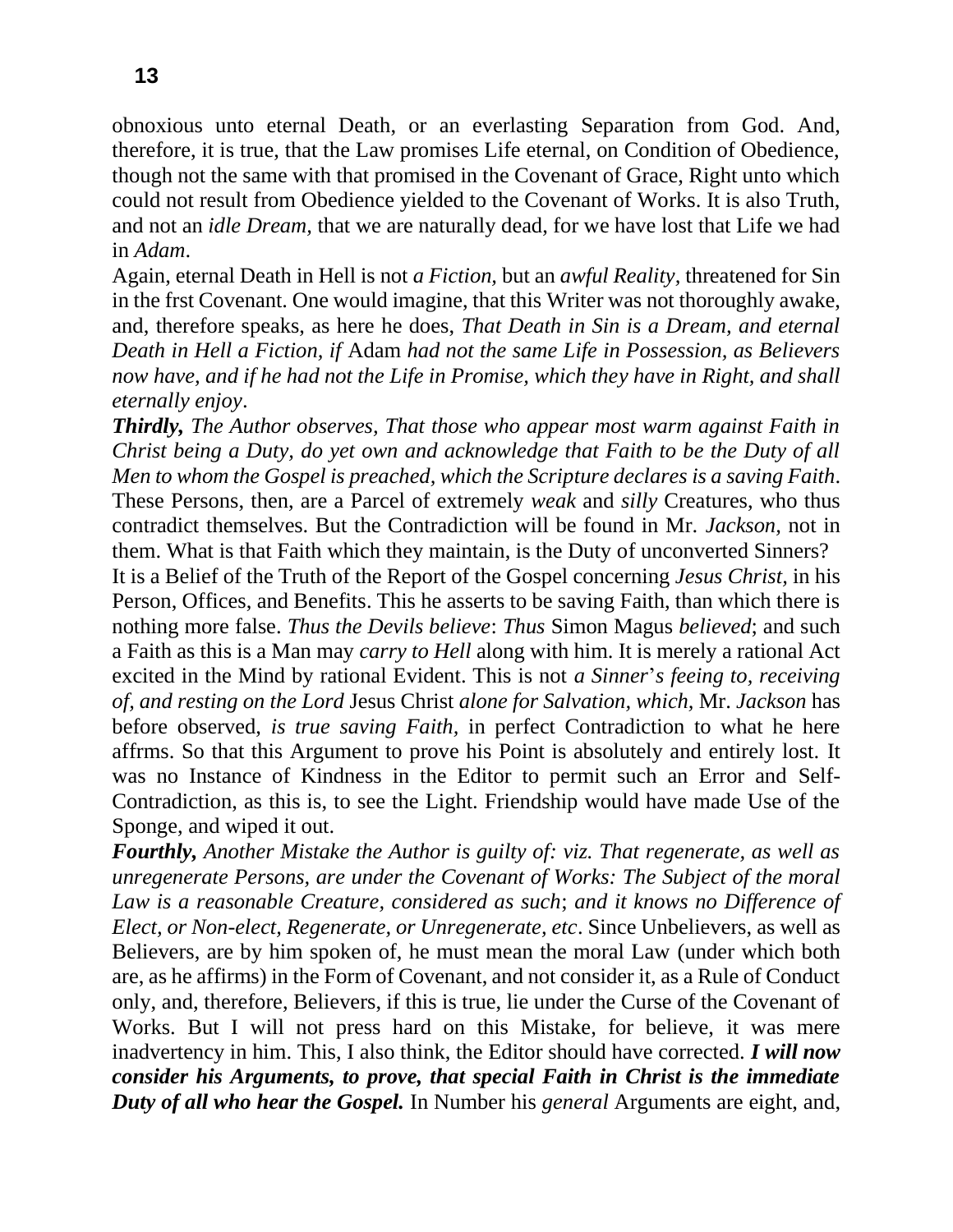therefore, if they are forcible, the Point is abundantly confirmed: But, as to the first, he seems to be convinced, that it hath very little, if any Weight at all in it. And the second cannot justly be thought, to have more than the first. The fifth is already fully answered, and proved to be a gross Mistake, and a Self-contradiction. The sixth is entirely impertinent.

The seventh seems to be advanced only for the Sake of saying something, for no Man can possibly think it of any Force at all. The eighth is no other than an Objection to his Opinion, which he endeavors to prove absurd, and utterly destructive of all true Religion. The third and fourth *coincide,* or the fourth is nothing more, than a Conclusion arising from a Supposition of the Truth of the third, and, therefore, no great Skill in Disputation is discovered, in making that an Argument distinct from the third. So that, if his third Argument proves insufficient to bear the Weight of his Cause, it is likely to sink. However, there may be Reasons for taking some Notice of each Argument, and, therefore, I will not decline it.

*First, Believing on the Lord Jesus Christ hath eternal Salvation inseparably affixed to it, by the Word and Promise of the faithful God, with which it is infallibly connected*. This is readily granted, and thankfully embraced, as a precious Truth: It receives Confirmation from the whole Gospel: And cannot be denied, without dreadfully corrupting, at least, if not overthrowing the *Christian* Scheme. For he that believes shall be saved. But what Degree of Proof does this afford, that *special, supernatural* Faith is the immediate Duty of everyone who hears the Gospel preached? Not the least. Whereof the Author seems to be fully conscious, and, therefore, argues not at all from it, to establish what he had in View; but observes, what was not pertinent to be observed, under this Argument, *viz*. that those who obey not the Gospel, and receive not Christ, but oppose and reject him, sin, and perish. Which properly belongs to his second Argument. And that is this:

*Secondly, It is equally clear, and as certainly declared in the Oracles of Truth, that the contrary to this Faith, even not believing on the Lord Jesus Christ the Son of God, is assigned as the Cause of Men's Condemnation, and stands reproved in the Word of God, as a damning Sin, which it could not possibly do, if Faith in Christ was not a Duty required by the Law*. 1. This Argument ought to be considered in a Light directly opposite to the former, as expressing the contrary State of Unbelievers to that of Believers, according to the Gospel-declaration: *He that believeth shall be saved, he that believeth not shall be damned*. But, 2. As it is not inferable from that Declaration, that the Faith of Believers is the procuring Cause of their Salvation: So it is not to be inferred from thence, that the Want of that *special* Faith in Unbelievers is the procuring Cause of their Damnation. That Declaration contains in it the different descriptive Characters, of those who are saved, and of those who are damned; but it assigns not special Faith to be the procuring Cause of the Salvation of the former; nor the Want of it to be a procuring Cause of the Damnation of the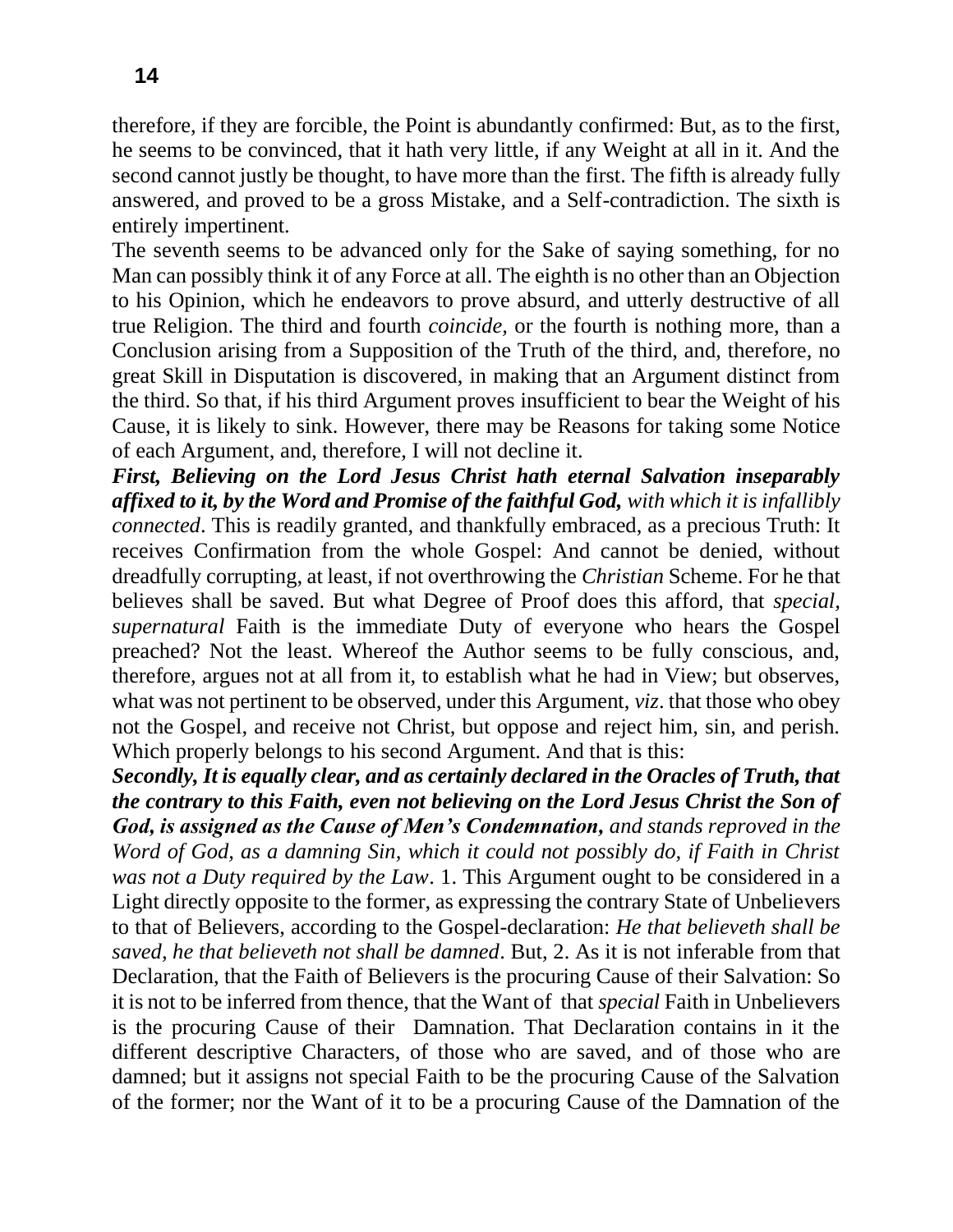latter. 3. Unbelief is *negative* and *positive*. 1. *Negative*; as such it is two- fold: (1.) The Want of Faith in Christ for Salvation, or of an *Affiance and Trust* in him to be saved by him. (2.) The Want of a Belief of, and *reverential* Regard to the Gospel. The *former* is not required by the Covenant of Works, and, therefore, the Want thereof brings not Men under its Curse: The *latter* is required in the Covenant of Works, and, consequently, the Want of that in Men is their Sin, and it renders them obnoxious to its dreadful Curse. It is *positive*: This is an Opposition to, and Rejection of God's appointed Way of Salvation, by *Jesus Christ,* as *unfit,* yea, as *Folly*. And this is in the Heart of every unregenerate Man, even though he may give an Assent to the Truth of the Gospel. And for this he stands righteously condemned by the frst Covenant. For that Covenant requires Men, not only to believe those Truths, which God reveals; but also, that they are worthy of himself, or becoming his Goodness, Holiness, and Wisdom. It is not the Want of *special* Faith in Christ, but the Want of a reverential Regard to the Gospel, and a *positive* Act of rejecting it as *Folly,* which involves Men in Guilt, and demerits Punishment, according to the Constitution of God, in the Law. If Men are eternally damned for Want of special Faith in Christ, they will suffer endless Torments, for Want of a Principle of Life, that they never had in any State, either in Fact, or in Right.

Which to imagine, I must confer, is an Idea so severe, that I think, it cannot be reconciled, either to divine Goodness, or unto divine Justice. But there are sufficient Reasons for Men's Condemnation, without allowing this to be the Cause thereof, *viz*. original Guilt: By *the Offence of one, Judgment came upon all Men to Condemnation*: Again, the Want of perfect Obedience to the Law: Human Nature was furnished with Ability to yield such Obedience, and the Loss of that Power is the Consequence of Sin, and, therefore, it is just still to require it, and to punish Men for the Want thereof, which, I suppose, this Writer will acknowledge, though, in order to press me with a Difficulty, he expresses himself in such a Manner, as is not to the Advantage of the Doctrine of original Sin. That I do not impute to his Disbelief of that Doctrine, but unto *Unskillfulness,* for the Management of the Business, which he took in Hand. Besides, Men's Opposition to God's appointed Way of Salvation is another just Cause of Condemnation, of which every unregenerate Person is guilty. So that my Opinion leaves all the *Fuel to feed the Flames of Hell,* this Author can possibly desire, though he seems to be greatly afraid, that *they will be extinguished,*  if it is admitted. But this Fear is entirely *causeless*. And, inasmuch as Men are capable of suffering Punishment for Sin, it is just with God to inflict Penalty upon them, though they cannot make Satisfaction for their Crimes, by all the Sufferings, which they are able to endure. Nor does my Opinion suppose the contrary. And I cannot but say, that the Author's *Unfitness* for the Talk, he imposed upon himself, in no small Degree, appears, in suggesting that it doth. The Equity of the Infliction of Punishment arises from Sin's Demerit, and, therefore, it is just to inflict it, though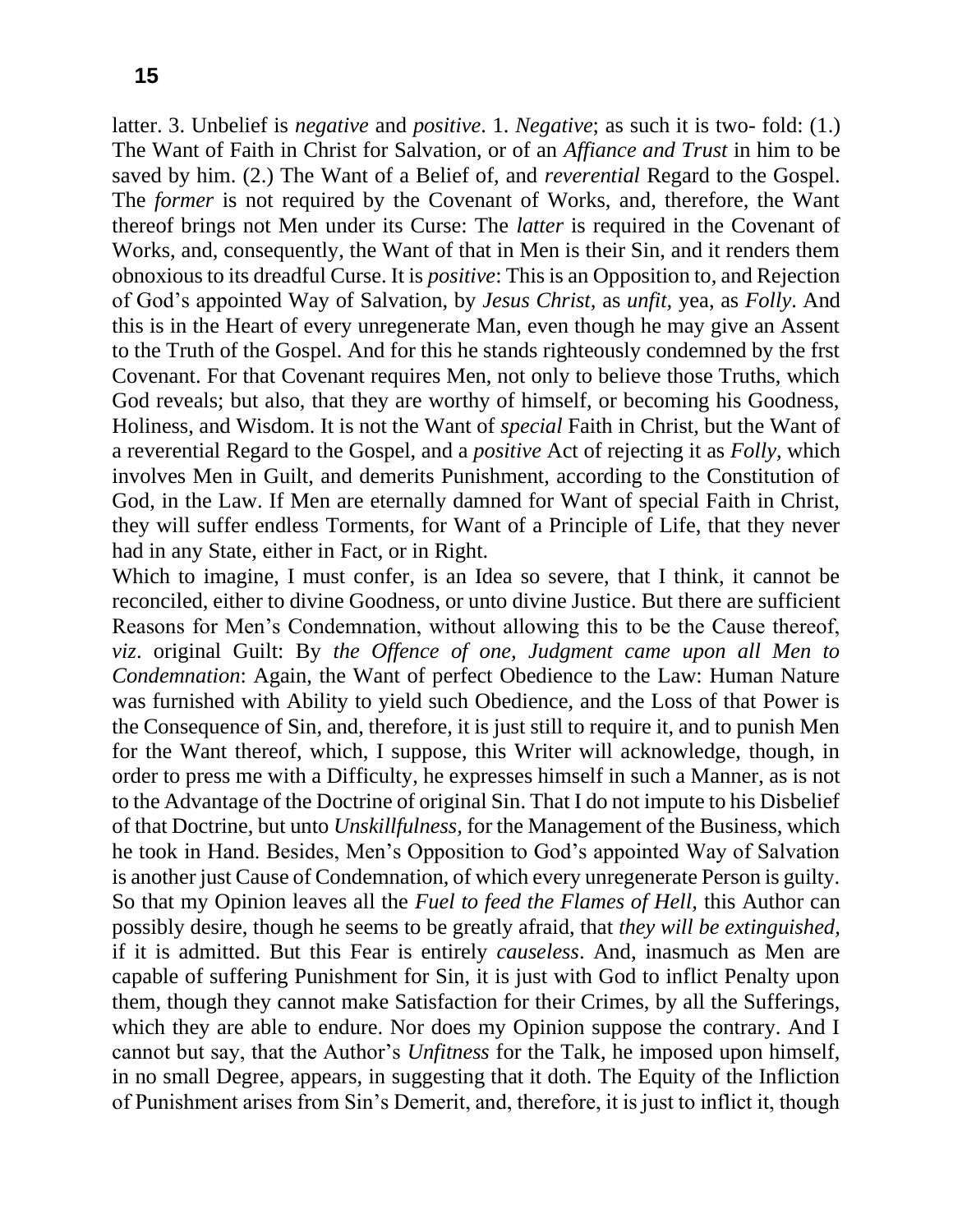the Sinner is not able to make Satisfaction, by suffering Penalty. It is exceedingly weak, in our Author, to object Man's Incapacity to make Satisfaction for Sin, by suffering Penalty, unto the Justice of the Infliction of Punishment, which he does. It is a full Evidence, that he did not understand the Business wherein he was engaged, that he suggests my Opinion supposes it. How could the Editor suffer such Weakness to come forth into the World?

Surely, he understood better; if not, the good Man's Performance had very *ill Hap,*  in being referred unto his Correction. 4. The Author, in order to prove the Justice of punishing Gospel-Sinners, (as he speaks) *arminianizes,* for, he insinuates, that God hath promised to unregenerate Men, that he will give his holy Spirit unto them, if they ask it, and that *the Faith of the Report of the Gospel, that is an Assent to it, is abundantly sufficient to enable and encourage them to call on the Name of the Lord, or to pray for Faith*. Which are *gross* Mistakes. God hath made no Promise of bestowing spiritual Blessings on unregenerate Men, upon their Performance of any religious Services. Duties, not discharged in a spiritual Manner, are unacceptable to God, *for without Faith it is impossible to please him,* and no Promise of the Communication of Grace is made to them, or unto Performing them. And such are all the Duties of unregenerate Men.

Besides, if Promises of Grace, and of Heaven itself, were made to the Unregenerate, on Condition they would humbly, and in earnest ask for both, at the Hand of God: Such is the cursed Opposition in their Hearts unto God, and all spiritual Good, that nothing could *drive, draw,* or *encourage* them to petition in earnest, for either. I can dare to affirm, that, if an Offer were to be made to a Sinner of enjoying Heaven, after his suffering Punishment for his Sins, a Million of Years, that Offer he would not accept. A Release from Hell is eligible, but the Enjoyment of Heaven is not desirable to a depraved Mind. For, Enmity neither can, nor will desire the Enjoyment of an Object, against which it is Enmity. Lust, or evil Concupiscence, is in a rational Nature; but itself is *unreasonable and outrageous too*: Hence it is represented as *Madness, or irrational Fury*. What good Men say sometimes, in expostulating with Sinners, upon this Subject, contradicts their own Experience; if they duly attended to that, they would never suggest, that any Considerations whatever, are sufficient to excite and encourage corrupt Nature to desire Holiness, Communion with God, and the Enjoyment of him. If that is possible, then, the *Flesh* may be prevailed upon to cease *Lusting against the Spirit,* and to unite with it, in its spiritual Acting's. But alas! the *Coldness, Formality, and Wanderings* of Mind, in Prayer to God, *even in the best,* are a *sad* Evidence of the Mistake of all such Suggestions. If good Men were more cautious to express themselves, agreeably to what they discern in themselves, we should have fewer of such Kind of Addresses to Sinners, than we have, through a Want of that Caution. I know not any Thing, wherein the *genuine*  Acting of the gracious Principle in Believers, more clearly discovers itself, than in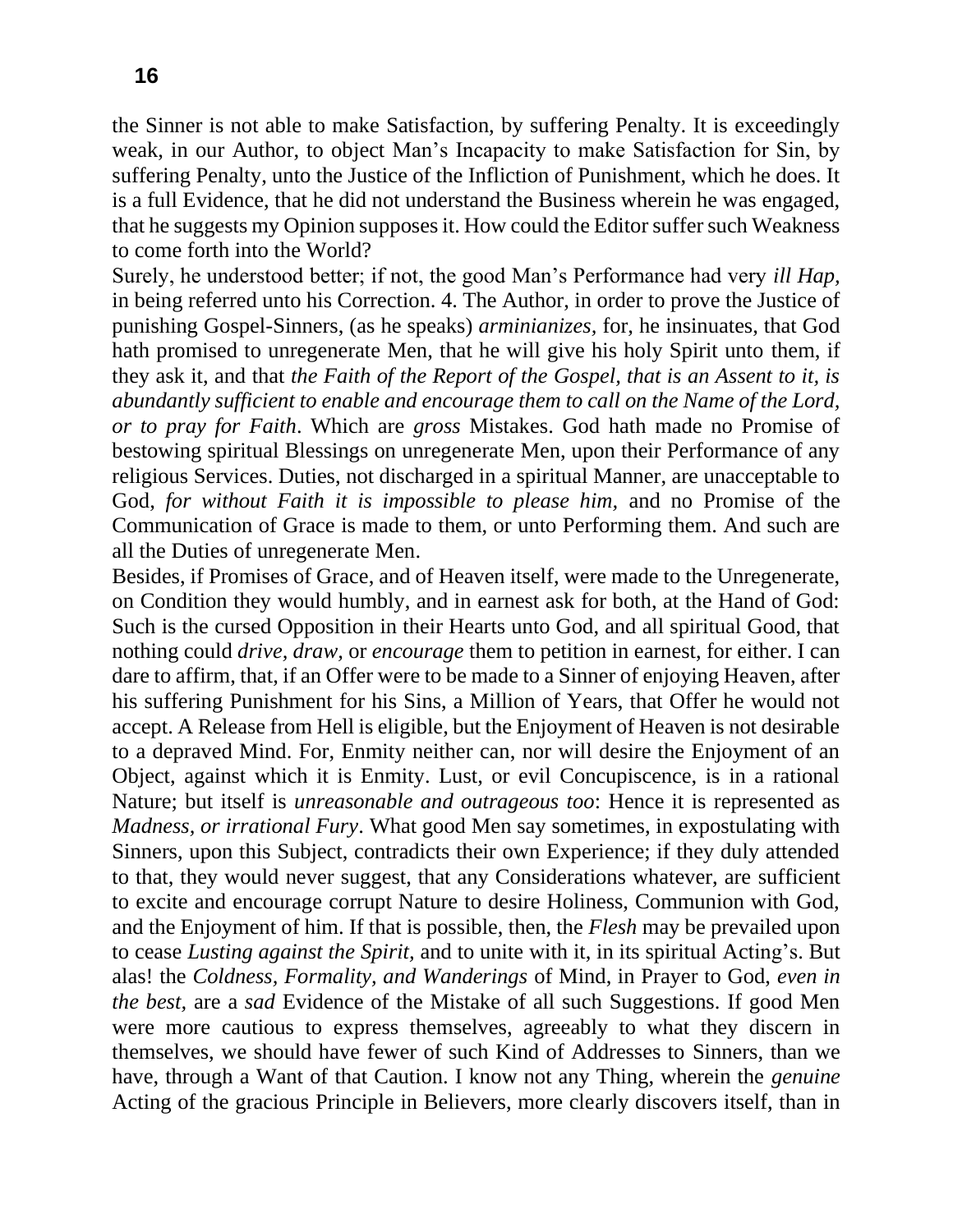Desires of Holiness, of Communion with God, and after the Fruition of him, through *Jesus Christ,* If the *carnal* Mind may be wrought up hereunto, by any Sort of Motives and Considerations, I am sure it will be impossible to distinguish between Regeneracy, and Unregeneracy. It is no more possible, by any Means whatever, to cause the *Flesh* to choose, adhere unto, and delight in God, than it is to draw the *Spirit* into *hostile* Acts against him. The Reason is clear; no Principle of Operation can ever be prevailed with, to act contrary to its Nature. And, therefore, no unsanctified Heart, will ever pray to God for Grace and Holiness. This is Men's *dreadful* Sin, and it justly exposes them unto *direful* Vengeance. But in his third Argument lies almost the entire Strength of his Cause, which, therefore shall be thoroughly weighed, and, whatever, properly belongs unto it, in the whole Performance, shall not be paired over, without Notice. It is this:

*Thirdly, The holy Scripture declares, that Faith in Christ is a commanded Duty; and proves, that it is a Work, which, God, by the moral Law, requires of all Men, to whom the Gospel is preached*. That we may proceed clearly, in our Enquiries, into what we have now before us, I would observe, that the moral Law is to be considered, either *as a Covenant of Works,* or, *merely, as a Law and Rule of Conduct*: This twofold Consideration of the Law is absolutely necessary. For, without it, we must grant, that Believers, are under the Covenant of Works, or deny, that they are under the Law. Whereas, neither may be allowed. *They are not under the Law,* as a Covenant, *but under Grace*; nevertheless, *they are not without Law to God, but under the Law to Christ*. Now the Question is plainly this: Whether Faith in Christ for Salvation is required by the Law as a Covenant? The Answer must be, I think, in the Negative; my Reasons for it are these: 1. *The Law is not of Faith*: It doth not present the Object of Faith, that all will allow. Nor doth it direct to the Act of Faith in Christ, as a Saviour. The Law, as a Covenant, requires Obedience, in order to Acceptance, and receiving the promised Reward. *Do and live* is the Language of it, but not *believe and be saved*: Yea, it is so far from requiring Faith in Christ for Salvation, that it allows not the Subject of it to hope for Deliverance from Misery. That Constitution is nothing but Death to the Sinner: *The Soul that sins shall die*. How, therefore, can it require Faith in Christ in order to Salvation? The Grace of the Gospel, by its Revelation, makes no Change in the legal Constitution; that is the same it was before the Discovery of Salvation in the Gospel, and so it will eternally remain.

But this is no Bar to the Hope of a regenerate Man: For, 2. A Believer is *dead to the Law, as a Covenant*: He is brought from under its Power; and therefore, in acting Faith on Christ, he yields not Obedience to the *first Covenant,* which he must be supposed to do, if that Covenant required it. *No Acting's of Grace, which the new Covenant gives, are Obedience to the Commands of the old Covenant*. 3. The Law is *dead to a Believer*. Now, that which is dead to him can't reasonably be thought to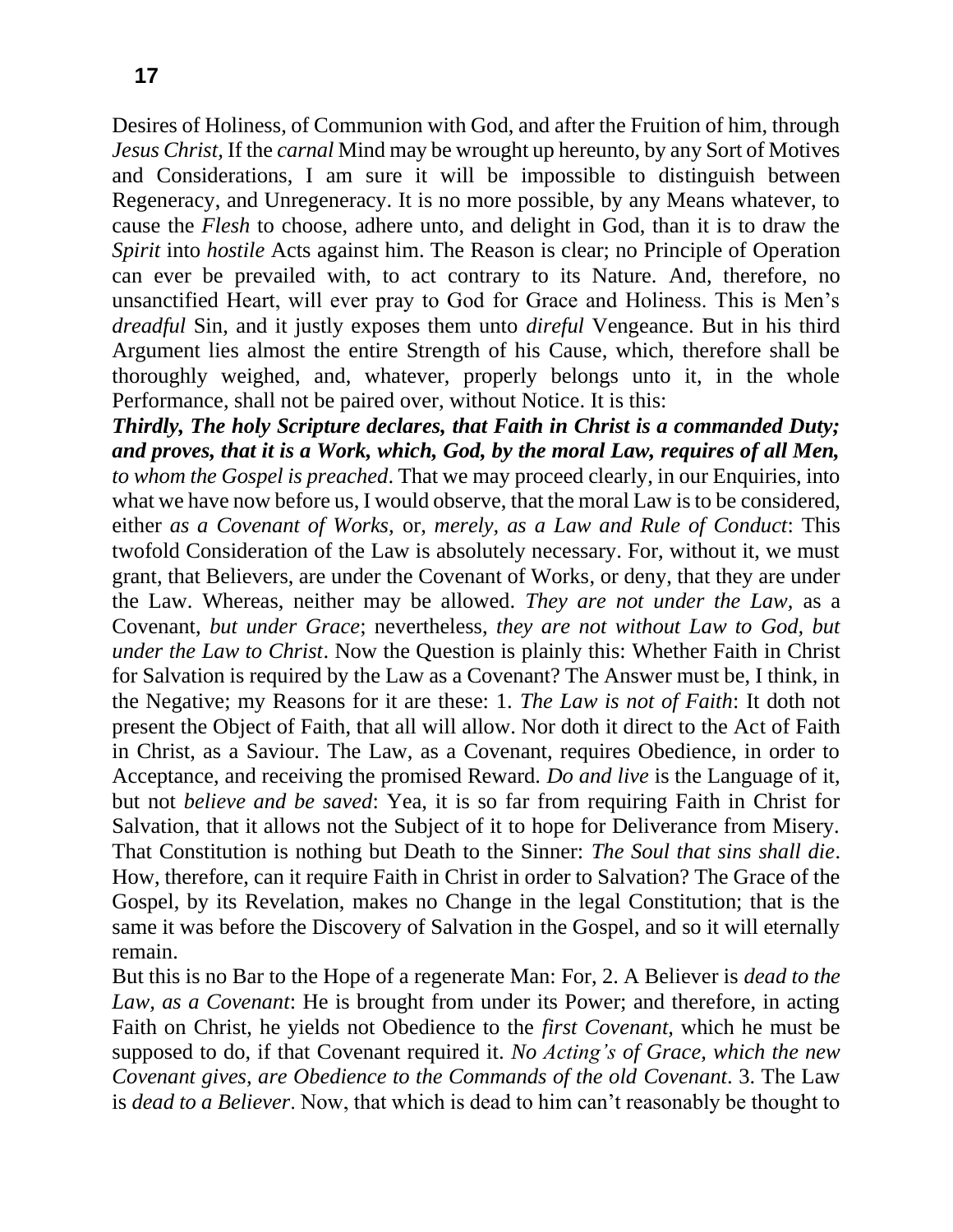give him Direction about, and oblige him unto, the Acting's of a Principle, in Consequence whereof its Death to him follows. The Exercise of Faith in Christ, therefore, *is not Obedience to the Covenant of Works*. 4. Until a Man, *thro*' *the Law, is dead to the Law,* he hath *no Warrant* to receive Christ as a Saviour, or to hope for Salvation through him. Conviction of Sin, a Sense of Misery, as justly deserved, and despairing of Relief from the Law and Works of it, in Order of Nature, at least, precede the first: Act of Faith on Christ for Salvation. The Act is of that Kind as necessarily supposes it. And as, in the Nature of the Thing, such an Act cannot be put forth, previous unto the Relinquishment of all Hope of Life by the Law, there is not any Thing, in the whole Gospel, which directs and encourages Men to exert such an Act, without the Supposition of that Conviction wrought in them; which Conviction is the Effect of Regeneration; and, therefore, a Man is not under the frst Covenant, even when he puts forth the first: Act of Faith on Christ.

Now, tho' *special, supernatural* Faith is not required by the Covenant of Works, it requires a Belief of the Truth of every Revelation, which God, at any Time, shall be pleased to make of his Will to his Creature, Man, who is the Subject of that Covenant. 1. The frst Covenant most certainly obliges Man to believe that is true, which God expresses. 2. The Christian Revelation hath such *evident and indelible*  Characters of its divine Original, or that it really is a Revelation from God, as are abundantly sufficient to satisfy any rational, *unprejudiced* Enquirer. 3. That Covenant obliges Man to conclude upon the Wisdom and Holiness of all God's Designs and Acts about and towards his Creatures, both in a Way of Justice and Mercy. 4. The Mysteries of Redemption by Christ are expressed in Language, which is not above the Capacities of Men; and, therefore, they are able to perceive the Truth of those Mysteries, though they are not capable of understanding the *real* Nature of them, without an additional supernatural Revelation, or Illumination of the Mind, is graciously vouchsafed to them. Hence it follows, 5. Contempt cast upon the Gospel, or a Disapprobation and Rejection of the wise and gracious Method of Salvation by Christ, involves Men in Guilt, and justly subjects them to Punishment. And, especially, 6. If they, thro' Prejudice and Pride, throw off all Regard to Christian Doctrines, after a Conviction of their Truth, or being the Matter of divine Revelation. Many *awful* Instances of this Kind our *perilous Times* furnish us with. The *frst Covenant* requires of Men a Belief of, and *reverential* Regard to, *the Doctrine of the new Covenant,* tho' it doth not oblige them unto acting Faith on Christ for Salvation. Every Man, who despises the Grace of the *second Covenant,* by so doing brings himself under the dreadful Curse of the *first*. This is what an holy innocent Creature would never do; but, upon the Revelation of it, he would give Credit to, and *reverentially* regard it. Thus do the holy Angels, as I before observed. And it is thro' *Ignorance, Pride, and corrupt Prejudices,* that Men disbelieve, and reject it as *Folly,*  unto their *just* Condemnation, But thus far of the *Law,* as a Covenant, and of the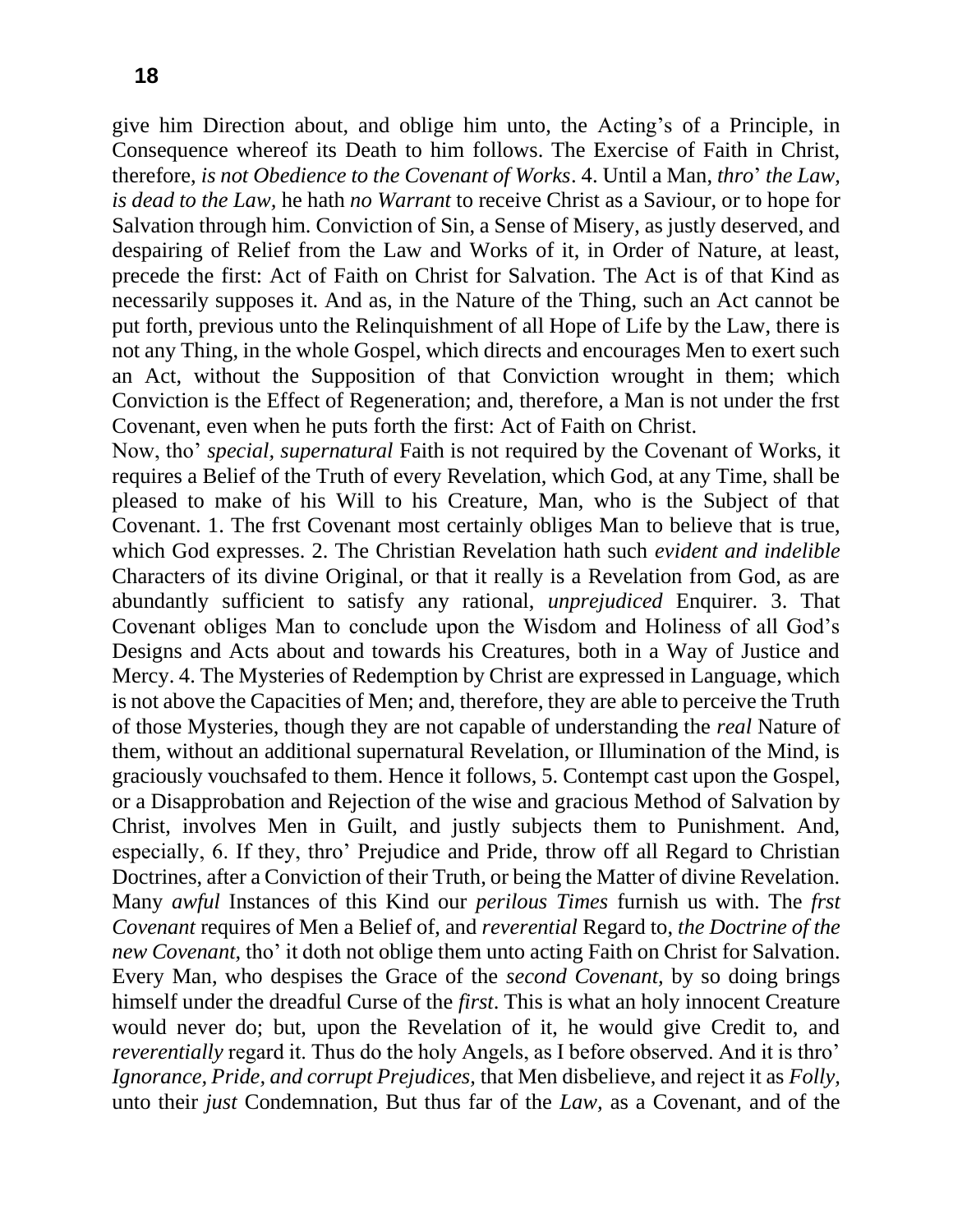Obligation it says Men under to believe, and not reject, the Gospel of the Grace of God.

Again, the moral Law is to be considered as a Law *merely,* or Rule of Action; as such, regenerate Persons are under it, and by its Authority they are obliged unto all the Acting's of the regenerate Principle, in Faith, Repentance, Love, and evangelical Obedience. For, 1. The *new Man,* or the Believer, as a *new Creature,* is under the Command of the Law, to *love God,* and to *love his Neighbor*; and, consequently, he stands obliged unto all those Acts, by Virtue of that Command, unto which that new Principle in him is suited. 2. As by a *new* Revelation, both external and internal, *new Objects* of Love, Adoration, and Delight, are presented to his View, those Acts are the Matter of his Duty. Yea, 3. All the Acting's of this Principle, in the future State of Glory, will be due unto God, by Virtue of the moral Law, which is no other than his *Will, that his Creature, Man, should yield Obedience unto him in every State, suitable to those Principles wherewith he furnishes him, and unto those Discoveries of himself, which he graciously affords him*. I am so far from thinking, that Believers are not, in this State, under the moral Law, or that their Acts of Faith, Repentance, Love, and filial Fear of God, are not Obedience to it in the present State, that I am most firmly persuaded, that they will be under that Law *in Heaven,* and that all their holy Acts of Love, Adoration, and Delight, in that *blissful State,* will be Obedience due to their heavenly Father, by Virtue thereof. Mr. *Jackson* proposes two Things in this third Argument: 1. *To prove that special Faith is required of unregenerate Men*. 2. *That it is the moral Law which requires that Faith*.

**1.** For the Proof of the former, he produces several Scriptures: These Words of our Lord; *This is the Work of God, that ye believe in him whom be hath sent*: Which Words contain a Declaration, that Believing in Christ for Salvation is necessary to the Enjoyment of eternal Life, and that Faith in him is an Act acceptable and pleating to God; but afford no Proof, that it is required of Men in a State of Unregeneracy. To declare to unregenerate Persons the Necessity of Faith in order to Salvation, which is what our blessed Lord here does, falls very far short of asserting it to be their present Duty *According to the Commandment of the everlasting God, the Gospel is made known to all Nations*: That Commandment refers to the Publication of the Gospel among all Nations, and not unto *the Obedience of Faith*: And it is a Discovery of Inattention in Mr. *Jackson,* that he did not observe it. It is positive Unbelief, or an Opposition to, and Rejection of, the Gospel, as *Foolishness,* that is intended in *Romans* 10:16; 1 *Peter* 4:17; 2 *Thessalonians* 1:7, 8, 9, which is highly criminal, and will be awfully punished by God. But what Proof arises from hence, that *special, saving* Faith is the Duty of unregenerate Men? Not the least. **2.** He attempts to prove, that *special* Faith is a Duty required by the Covenant of Works: He means by the moral Law that Covenant, because he speaks of Unbelievers being under it, as I have before observed. I deny, that the Covenant of Works requires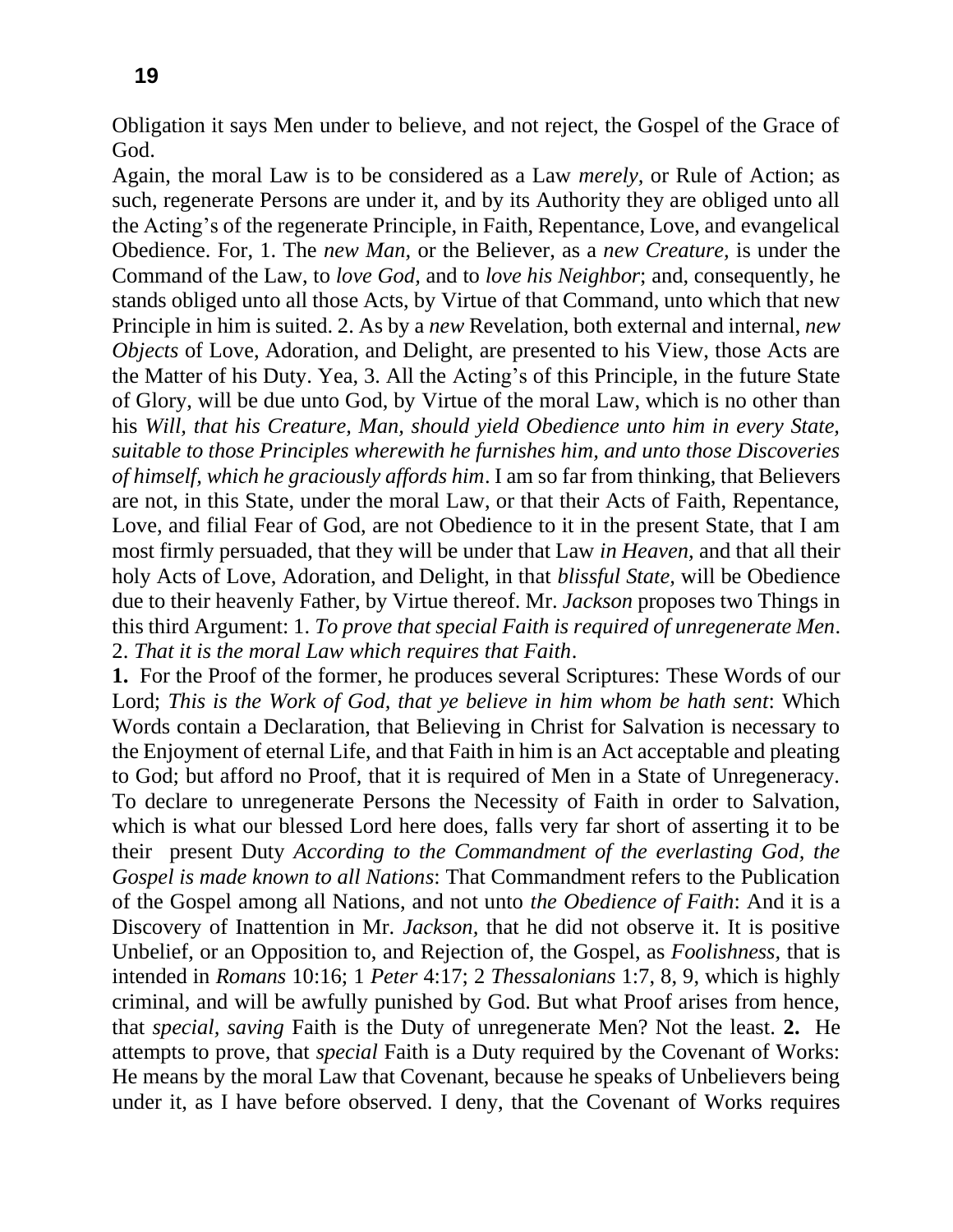Believing in Christ for Salvation of any Man in the World, for the Reasons abovementioned: And it is with some Degree of *Boldness,* that I shall insist upon this. That which requires Working for Life, as the Covenant of Works does, cannot injoin Believing unto Salvation and Life. It is wholly inconsistent with the Nature of that Covenant. But he thinks, if this Faith is not commanded by the moral Law, if it is required at all, then it must be by the Gospel, and so we shall make a Law of that. We are in no Danger of this, tho' the good Man seems to be greatly afraid of it: For, tho' we deny, that *special Faith* is required of any by the moral Law, considered as a Covenant of Works, we grant, that it requires it, considered as a Law merely, or Rule of Action, of all who are under it, and there are regenerate Persons. All others are under it, as a Covenant, and in that Form it requires it not. But I proceed to consider what the Author calls a fourth Argument:

*Fourthly, For any Man to affirm, that this Faith in Christ is not required by the moral Law, is no less than in Effect to oppose and contradict the express Word of God, spoken unto us by* Jesus Christ *himself*; *by his beloved Disciple* John, *and by the great Apostle* Paul. This is not a new Argument; it is not distinct from, but the *same* with the Third, or at least a Conclusion arising from it, as everyone will see. The Words of the Apostle *John,* which he produces, are these: *And this is his Commandment that we should believe on the Name of his Son Jesus Christ*. It is granted, that God requires regenerate Persons to act Faith on Christ: for Salvation; none deny it. The Author's Reasoning must be this: God requires those who are born again to exercise *special* Faith in Christ, therefore, he commands unregenerate Men who hear of him to act *saving* Faith in him: Or, his Reasoning must stand thus: We who are Believers, and not under the Law, as a Covenant of Works, but as a Rule of Conduct, are required to receive Christ for Salvation, therefore, Unbelievers, who are under the Law, as a Covenant. are commanded to believe in Christ to the Salvation of the Soul. The bare mention of which, I suppose, will be acknowledged a sufficient Refutation of it. The Words of the Apostle *Paul,* which are brought to prove the Point, are these: *Now the End of the Commandment is Charity out of a pure Heart, and of a good Conscience, and of Faith unfeigned* (1 *Timothy* 1:5). If by the Commandment is intended the *Ministration of the Gospel,* as it is in 1 *Timothy*  6:14, then the Gospel, and not the Law, is that whereof the Apostle speaks: But I will not now insist upon that Sense, tho' something might be offered from the Context in Favour of it, because I will cut off all Cause of a Charge of *Evasion*. Be it so then, that the Commandment means the Law, it must not be understood as a Covenant of Works, as Unbelievers are under it; but as a Rule of Action, in which Sense Believers are under it: For, as a Covenant of Works, it knows nothing at all of a pure and sanctifed Heart by the Grace of God, nor of a good, that is, a Conscience purged from Sin by the Blood of Christ, nor of unfeigned Faith in Christ for Salvation; there Things are not the End of the Law, as a Covenant of Works; but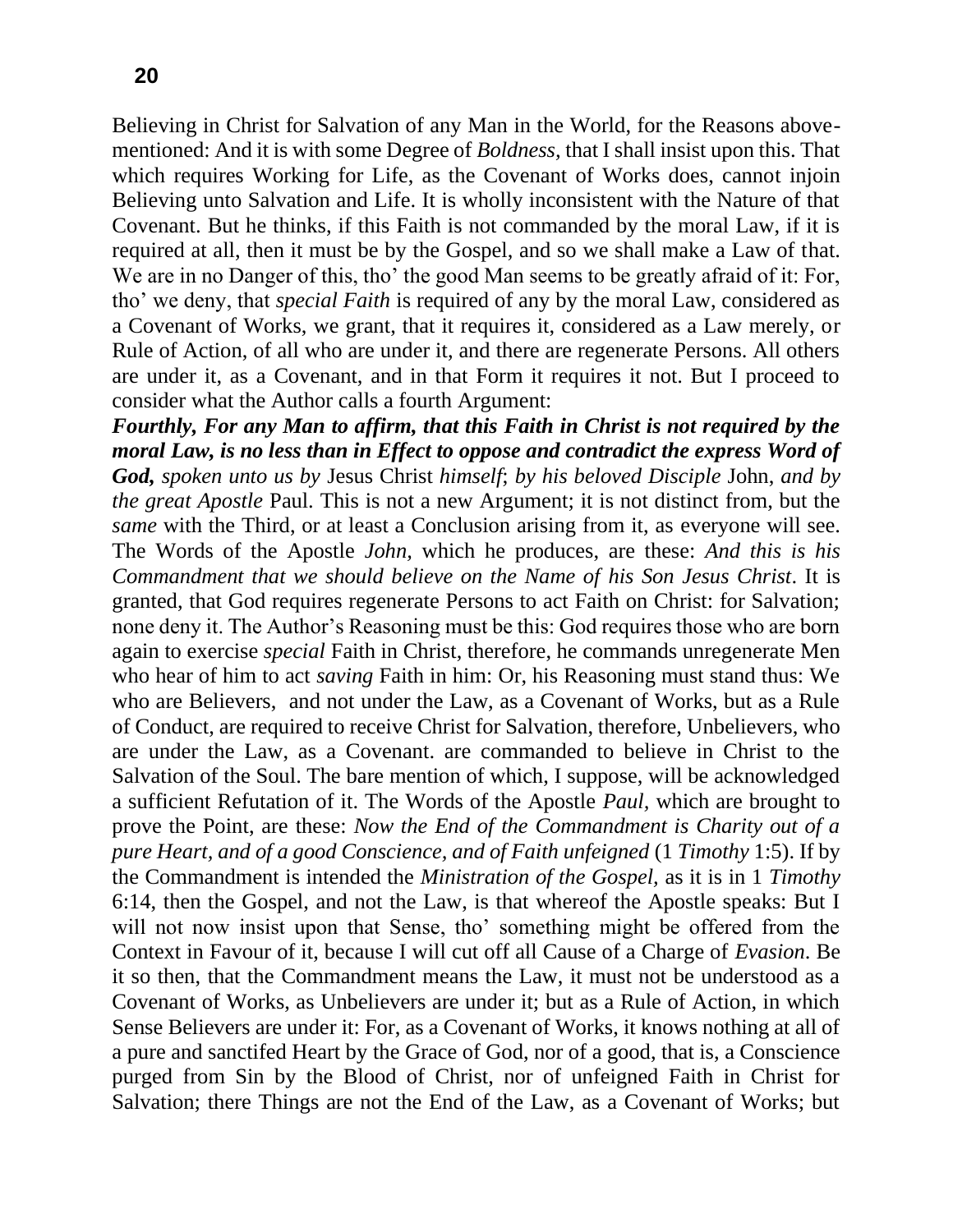perpetual Purity of Mind and constant perfect Obedience in Life, unto all its Precepts. They are the End of it, as a Law merely, or Rule of Action unto the Saints, in which Sense only they are under it, and not as a Covenant. Nor do the Words of our Lord afford any Proof of this Matter: *And have omitted the weightier Matters of the Law, Judgment, Mercy, and Faith* (*Matthew* 23:23). *Trust* in God, as the Upholder and Preferer of his Creatures, and as a bountiful Benefactor to them, and *Credit* to his Word, or a Belief of the Truth, Importance, Wisdom, and Holiness of whatever he reveals, is that Faith, which the Covenant of Works requires; but not Faith in Christ for Salvation. For, *the Law is not of Faith,* in that Sense. *Obey, and live, are the Command, and the Promise of that Covenant*: *Not believe, and be saved*. The Consequences, which the Author draws from the Denial of special Faith in Christ for Salvation being a Duty contained in, or required by the Covenant of Works, are *merely imaginary*. No Liberty is hereby given to Men to transgress the righteous Precepts of the first Covenant. *They may not plunder their Neighbour, and fall to Cutting of Throats, because special Faith in Christ, is not their Duty*. What the Author expresses of this Kind in several Places, is nothing but *Rant,* not *Reasoning*. And it is an *extremely unkind,* and also a *most false Insinuation of his, that I think Believers are freed from the Obligation of the moral Law*. Freed from it, as a Covenant, they are; if not, they are under its Curse. But, there is no one Principle, that I more firmly believe, than I do this, that Believers are *now,* and eternally will be under the moral Law, as a Rule of Action; nor shall I ever think otherwise, unless, I should happen to fall into such a *wretched Infatuation,* as to imagine, *that there is no God, and that Believers are not Creatures*. This leads me to his sixth Argument. *Sixthly, Such a Faith and Repentance, Love, and Fear of God, as are no Duties required by the Law of God, can have no Concern at all in the Holiness and Happiness of Men.*1. The Covenant of Works now requires of its subjects, and it required of *Adam,* Faith, but not Faith in Christ for Salvation; Love to God as supremely good and the Origin of Blessedness, but not, as *the God of all Grace,* for that Covenant makes no such Discovery of him. A Fear, or Reverence of God, as a Being possessed of all possible and infinite Perfections; but not a Fear of him, *as a Sin- pardoning God through a Mediator,* for he had no Revelation of him, as such. And in these Things his Holiness very much consisted. Repentance was not required of him in a State of Integrity, for that necessarily supposes Guilt, in the Creature of whom it is required. And, therefore, there is a Faith, a Love to God, and a Fear of him, which bear no Relation to the Evangelical Scheme of Salvation by *Jesus Christ,*  wherein the Holiness and Happiness of Man have a Concern. And, there are Duties required of all Men. 2. The Covenant of Works, by Implication, requires Repentance: And to repent and turn to God is the Duty of all Men; it would have been so, if no Provision had been made for the Salvation of one Individual of Mankind. Yea, it is the Duty of the *Devil,* of *all the Devils in Hell,* to repent and turn unto God, by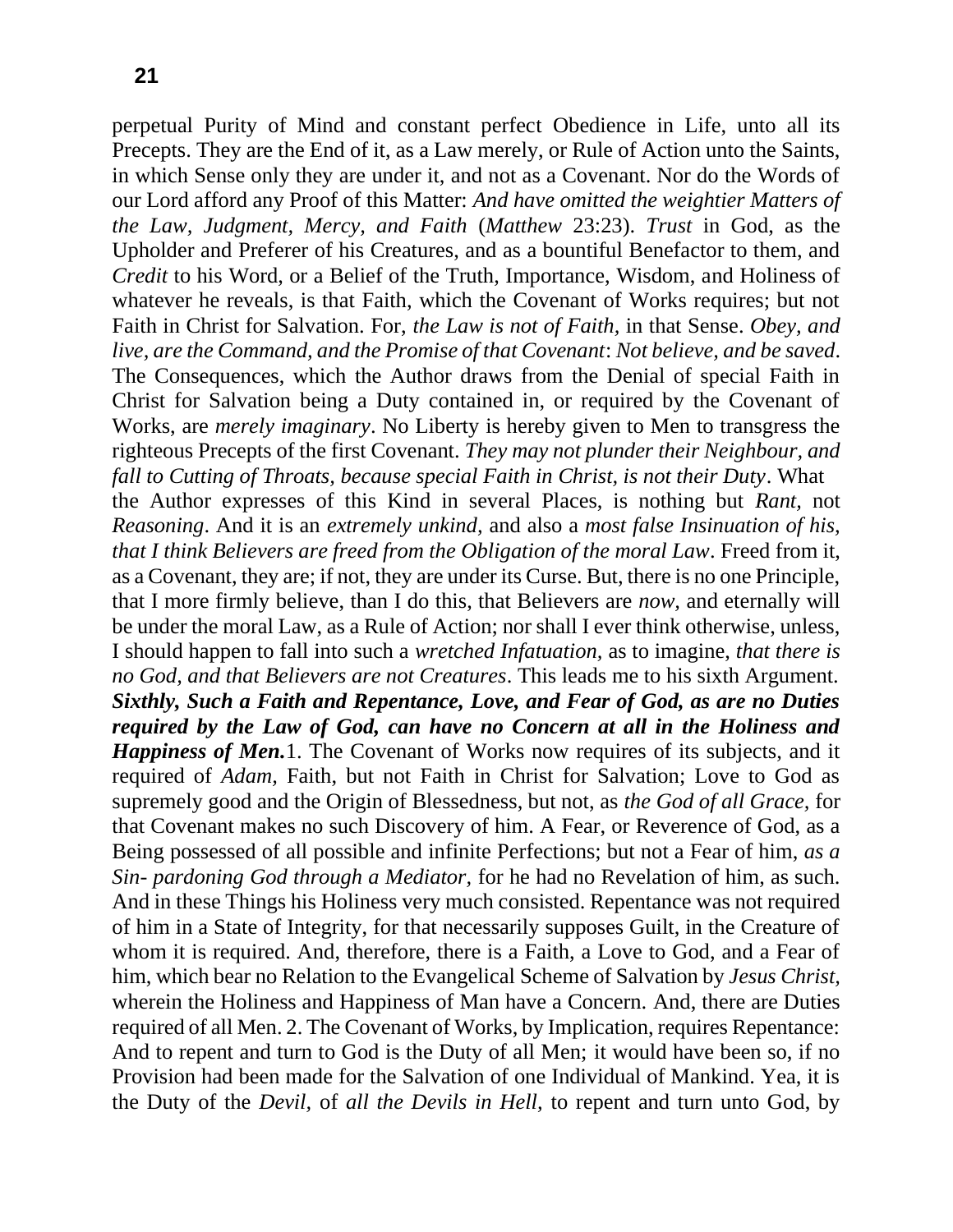Obedience, though they never will. 3. I most freely allow, that Faith in Christ for Salvation, Evangelical Repentance, Love to God in a Mediator, and a holy Reverence of him, as a new Covenant-God, are Duties of the moral Law, though not, as it is in the Form of a Covenant; but as a Rule of Conduct to Believers, who are under it as a Law, but are not under it as a Covenant; in that Sense the Law is *dead*  to them, they are *dead* to it, and none of the Acting's of the gracious Principle in them is Obedience to the Covenant of Works. I am fully of Opinion with Dr. *Owen,*  who says: *There are some Graces, some Duties belonging unto* Evangelical Holiness, *which the Law knows nothing of*: *Such are the* Mortification of Sin, godly Sorrow, daily Cleansing of our Hearts and Minds; *not to mention the more sublime and spiritual Acts of Communion with God by Christ, with all that Faith and Love, which is required towards him*. *For although these Things may be contained in the Law* radically, *as it requires universal Obedience unto God, yet they are not so*  formally.

*And it is not used as the Means to beget Faith and Holiness in us*: *This is the Effect of the Gospel only*. An Answer is before given unto what he offers under this Argument, to prove, that the holy Principle in *Adam,* and the gracious Principle in Believers, are the same; and also unto what he advances to prove, that the Life promised in the Covenant of Works is the very same with that Life, which is provided and promised in the *new* Covenant; this Argument may therefore be dismissed. Proceed we now unto the Seventh:

*Seventhly, It is no where declared, affirmed, nor taught in the Word of God, that Faith in Christ is not a Duty; or that it is not the Duty of those to whom he is made known to believe in Christ. I have never yet found the Place where it is written, it is not the Duty of those who have a Bible to believe in Christ*. Doth not the Author know, that he who affirms is to prove, and, that, if Proof cannot be given of what is affirmed, it is reasonable and just to embrace the Negative? This Argument seems to be formed merely to add to the Number of his Arguments, and for the Sake of laying something, whether to Purpose, or to no Purpose. What if a Papist should ask him, if he hath anywhere read in the Scripture, that *Bells are not to be baptized?* I believe he could not point out the Place where it is so written. Would he, for that Reason, grant to the Papist, that the Baptizing of Bells is lawful? I am persuaded he would not. I am not a little surprised, that the Editor suffered such Impertinency, to be exposed to public View. In the Revisal of any Piece for Publication, Amendment of Style, and the Correction of *Peccadilloes,* in Language, are of small Importance, unto expunging what the Public will deem impertinent to the Case argued. Indeed I must confess, that, if, this Method had been taken with this Piece, very little would have been left for the World to see. But my Suprize is much heightened, by what is advanced to prove the Absurdity of an Objection unto his Opinion, *viz*. this,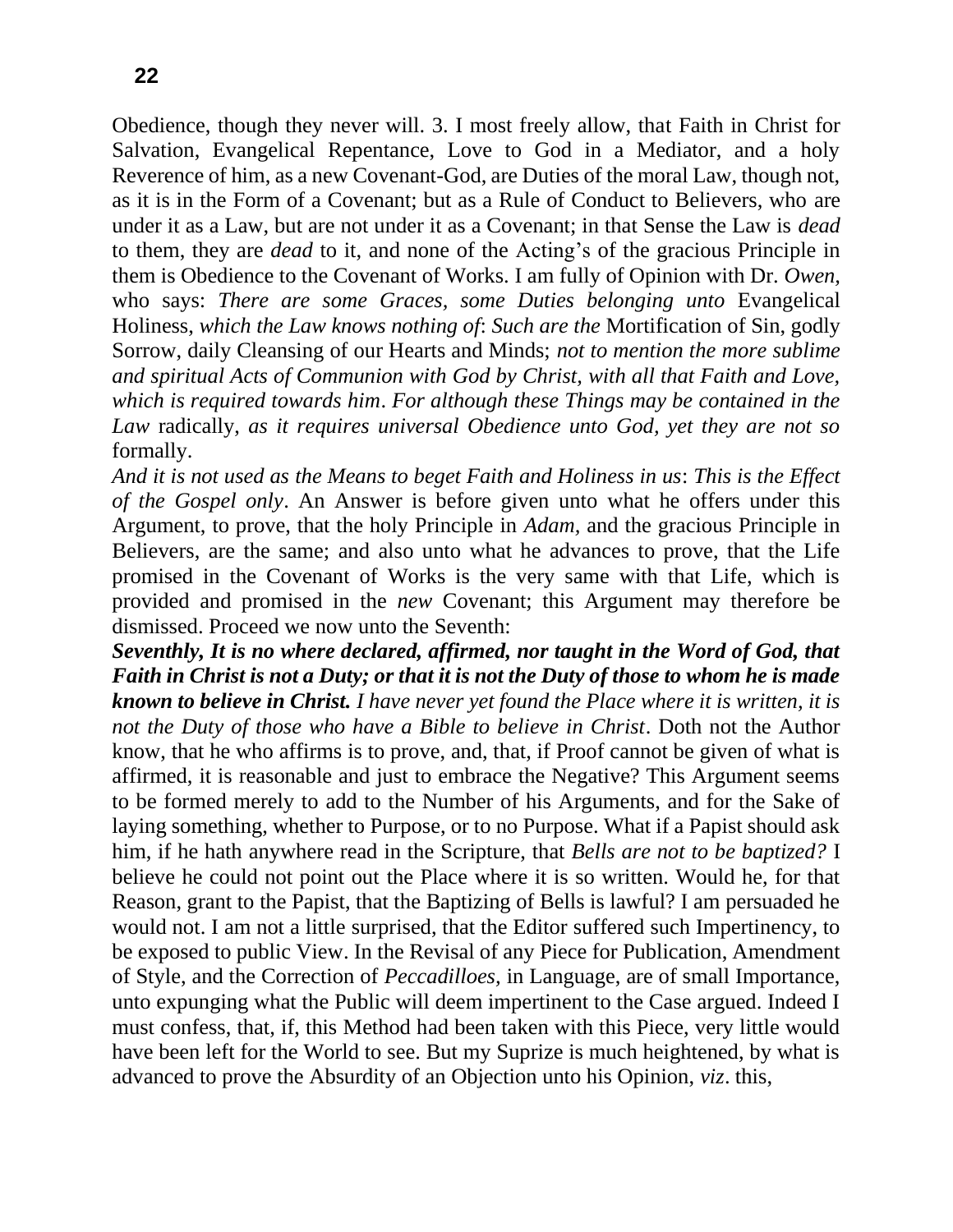*Eighthly, The only Argument produced to prove, that Faith in Christ is not a Duty, (he means the Duty of unregenerate Men) is both unscriptural and utterly*  destructive of all true Religion. Both natural and revealed. This Objection, then, is a *Blow at the Root,* and, if you will believe him, there are no Principles *so bad,* nor any Practices *so vile,* but what may be defended eternally by it. Doubtless, your Curiosity is much excited to know, what this Objection can be, which is calculated to serve every *impious* Purpose. The Objection, as he states it, is: *Adam had not Faith in Christ, nor was obliged to have it before the Fall*; *and neither did nor could lose it, either for himself, or for his Offspring, and, therefore, none of his fallen* 

*Posterity are obliged to believe in Christ*. I do not know, that any one Person in the World ever objected thus, unto its being the Duty of unregenerate Men to act Faith on Christ for Salvation.

The Objection, in Fact, is this: The holy Principle connatural to *Adam,* and, concreated with him, was not suited to live unto God through a Mediator; that kind of Life was above the Extent of his Powers, though perfect; and, therefore, as he in a State of Integrity had not a Capacity of living unto God, agreeably to the Nature of the *new* Covenant, it is apprehended, that his Posterity, while under the *first* Covenant, are not commanded to live unto God after that Sort, or, in other Words, to live by Faith on God, through a Mediator. Capable he was of receiving a Revelation from God of other Truths, than what are contained in the *first* Covenant, if it had been the Pleasure of God to make such a Revelation unto him. He was able to give an Assent, to the Truth, of what God should please to reveal to him, and had a Capacity of reverentially regarding Truths divinely revealed to him, though not included in that Covenant, wherein he was to walk with, and live unto God. And I would observe,

**1.** He did not become incapable of receiving a Revelation of *new* Truths from God, nor of yielding an Assent unto them, nor could he, without he lost his Reason and became a *Brute*. And, therefore, *Heresy,* and *Deism,* are not at all countenanced by this Objection, much less will it clear all the *Deists* and *Infidels* in the World of all Sin, and secure them from Punishment, which the Author, says it will. I am amazed, and cannot Possibly conjecture, for what Reason, the Editor suffered such Stuff as this is to come abroad into the World. Surely, the End could not be, that the Writer might be exposed to Contempt.

**2.** Nor, does this Objection give the least Support to *Arminianism,* though *Arminius*  was convinced of its Truth. For, if *pure* Nature was not furnished with a Power of believing in Christ, much less is *corrupted* Nature. All the Use that *Arminius* could make of it, was only to urge it as a Difficulty upon those *Calvinists,* who maintain, that Faith in Christ is required of all Men, upon Pain of eternal Damnation, who hear the Gospel. Many of them in order to get clear of this Difficulty, endeavored to prove, that *Adam* had a Power of believing in him. And, that, therefore, this Faith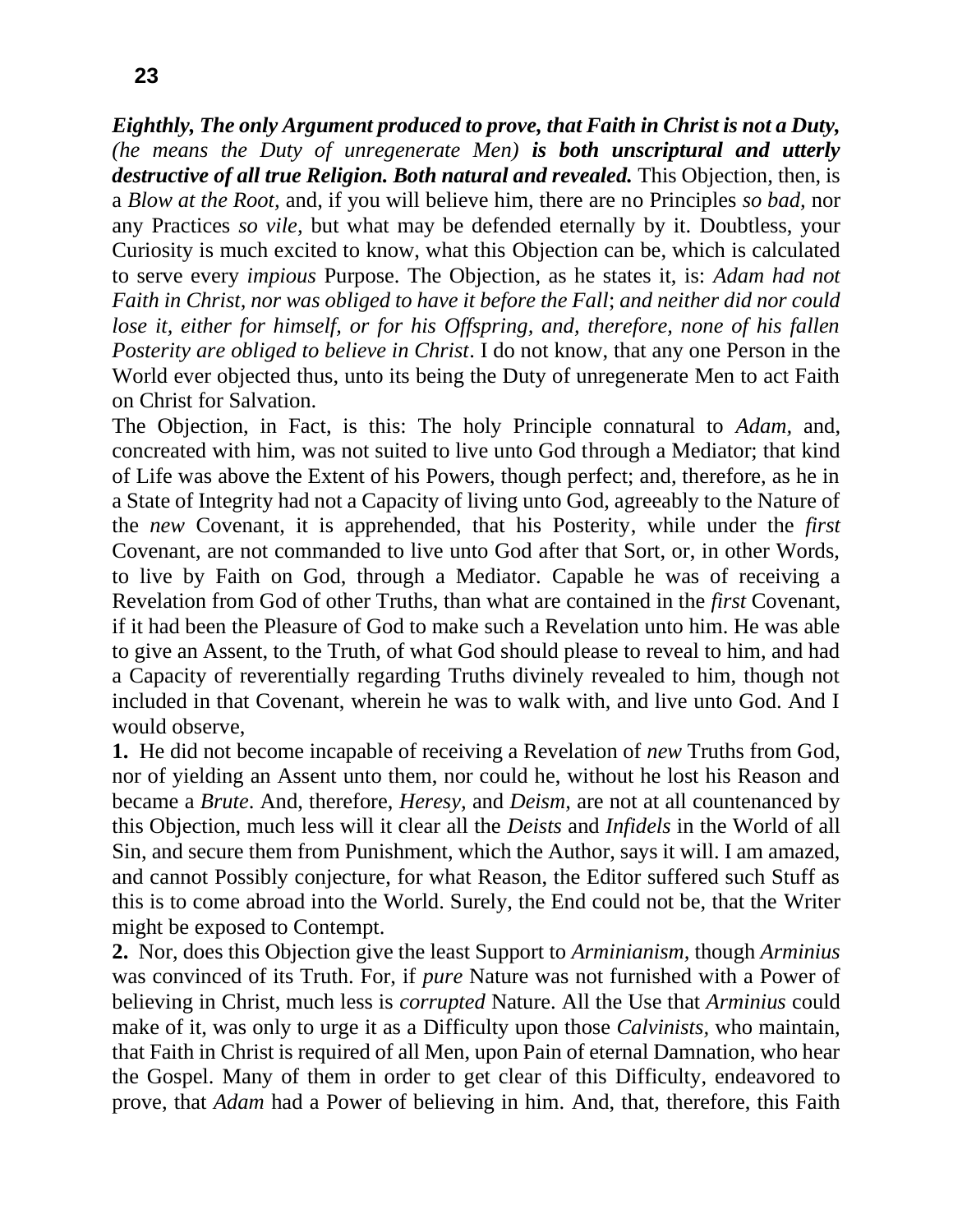may justly be required of Men, because the Loss of Power for that Act is the Consequence of Sin. If Proof could be given, that *Adam* had such Power, their Reasoning is most certainly right. But the Truth is, this is a Difficulty, that is *insuperable,* upon the Scheme of *Arminius,* though he did not discern it. For, if that holy Principle of Operation, which *Adam* had, was not sufficient for, nor suited unto the Act of Faith on Christ, as a Saviour, it undeniably follows, that, without Existence is given unto a Principle of Operation, which in its Nature is fitted and disposed unto that Act, in the Hearts of Men, they neither can, nor ever will believe to the Saving of the Soul. *All kind of Assistances whatsoever will eternally, be insufficient for producing an Act, in any Subject, who hath not a Principle of Operation, in its Nature agreeable to the Act*. And, consequently, if this Opinion is true, the whole Scheme of *Arminianism* must fall to the Ground. Sometimes, Men of great Abilities, designing to clog an adversary with a Difficulty, advance that, which embarrasses themselves, as much, or more, than it does those whom they oppose. Whereof this is an Instance. I should not desire any greater Advantage against *Arminianism* to be granted, than this is, that, *Adam,* in his innocent State had not Power to believe in Christ, as a Saviour; that is to say, that he had not a Principle of Operation, in its Nature rutted to that Act. For, that being allowed, it follows by necessary Consequence, that, unless such a Principle is created and infused into the Minds of Men, the Act of Faith in Christ will be impossible to them, whatever Helps, Impulses, and Excitations they may receive. And, therefore, the Opinion of conditional Election, conditional Redemption, of Free-will in Man to Good, *etc*. must unavoidably sink. In a Word, by this one Thing being granted, with much Ease the whole *Arminian* Scheme may be demolished.

**3.** Nor, is any Encouragement given to *Antinomian* Principles and Practices, by the Opinion, that *Adam* in a State of Integrity, had not a Power, of living unto God, according to the *new* Covenant. Ability he had of living unto God according to the *first* Covenant, and it is the Duty of his Descendants, who remain under that Covenant, so to live unto him.

**4.** Neither, Is God, by it, *precluded* from demanding Satisfaction for the Breach of the Law. For, though human Nature, is incapable of making Satisfaction for Sin, by Suffering, capable it is of Suffering, and it is just with God to make it suffer, and that forever; because no Satisfaction arises to Law and Justice, by all the Sufferings it is able to endure. And such Obedience is still due from Men, as the Law requires, because, though they have not Power to yield it, that Power was lost in Consequence of Sin, on the Part of Man.

**5.** And, therefore, The Undertaking, Obedience, Sacrifice, and Satisfaction of Christ for us, is not *totally subverted forever,* by this Opinion, which our Writer says it is. It does not deny, that Obedience is due from us to the holy Law of God; it does not suppose, that we are unable to suffer Punishment, though we cannot satisfy the Law,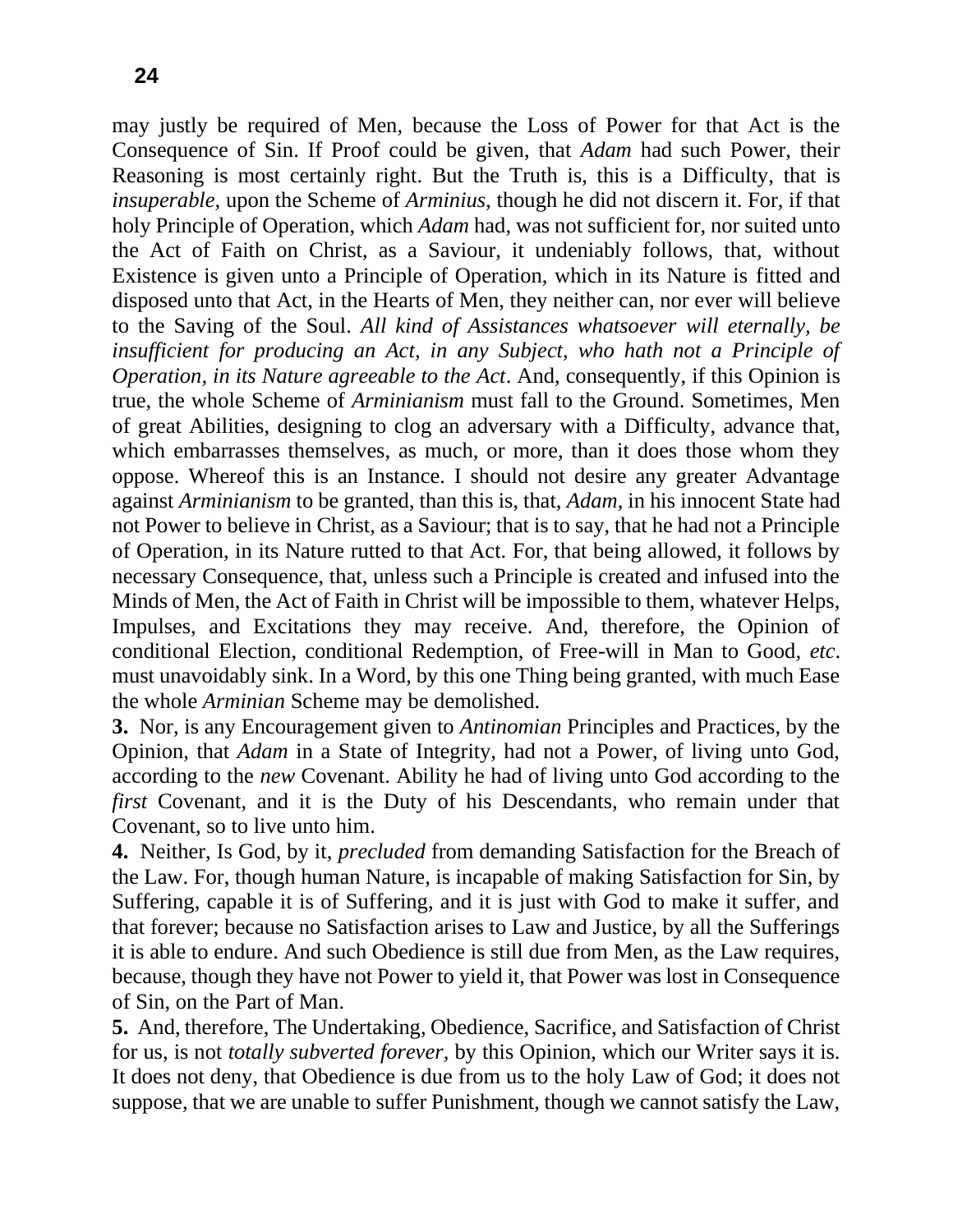by what we suffer; and, consequently, for any Thing, that, this Opinion implies, God might require, as he graciously has required, Obedience of Christ as our Surety, and his Offering himself a Sacrifice to atone for our Guilt, with a View to our Justification . But I am ashamed to dwell upon the Refutation of such *senseless* Stuff as this is. I think it exceeds, in *Impertinence* and *Extravagance,* any Thing, that I ever read, in the Course of my Life, to this Time. Surely, the Author, could not hope to be believed, when he says: *It Justifies the Principles and Practice of the* Deist, Socinian, Arminian, Antinomian, *and* Libertine, *and saves us the Labor of disputing any longer, whether it is our Duty to believe in Christ*; *for it leaves us no Christ to believe in, nor any Thing for which to believe in him*. What can be said of this? But that the Author *is transported* through Heat, and a much-mistaken Conception of Things, *quite beyond his Reason*. I shall not trespass any farther on your Patience, in animadverting on this Piece; I suppose it wholly needless to add any Thing more, by Way of Answer unto what is advanced by that Author. *It will be very agreeable to me, if Christophilus pleases, that you, Philagathus, should now offer, to* our Consideration, what you apprehend may heal the Breach between us, and be a lasting Foundation of our mutual Friendship.

*Christophilus***.** I am not less inclined to give Attention to you, *Philagathus,* with the same View.

*Philagathus***.** *I shall most gladly attend unto this Service;* and, if I may be instrumental to bring you, my dear Brethren, unto a Reconciliation, it will give me a much greater Degree of Pleasure, than I can express. *Some Motives unto Love and Unity between you I beg Leave to mention.*

**I.** *You both hold the Head, or are agreed in every fundamental Point.* I must tell you, *Philalethes,* that *Christophilus* resolves the *Whole* of Salvation into the *free, sovereign* Love and Mercy of God. He believes Election to be an Act of *sovereign*  Mercy in God, and that all Holiness, in the Persons chosen, is the *Result,* and not the *Cause,* of that Decree, He is persuaded, that the Covenant of Grace, from everlasting, was made with Christ, as the *Head of the Elect,* and with them *in him, as his Seed*: That, therefore, they then stood *related* to him, in Virtue of that *federal* Transaction; and speaks of this, as a *Fountain* and *fundamental* Union between Christ and the Elect. He denies, the *universal* Extent of Christ's Death, affirms that to be *a pestilent Heresy,* and maintains, the Reality and Persecution of Satisfaction for the Sins of all the Elect, by the Sacrifice of Christ: That Right to Forgiveness is the *proper, and immediate* Effect of his Death, tho' that Right is not *actionable* by the Persons for whom it is obtained, until they believe. He says, that there is no such *Placability,* or Reconcile ableness, in God, as the Effect of Christ's Death, which some speak of: That this *Placability is neither in the Covenant of Works, nor in the Covenant of Grace*; *that is, that truly it is not at all*. But Peace with God is made, and that Reconciliation itself is effected, by the Sacrifice of Christ. He *strenuously* insists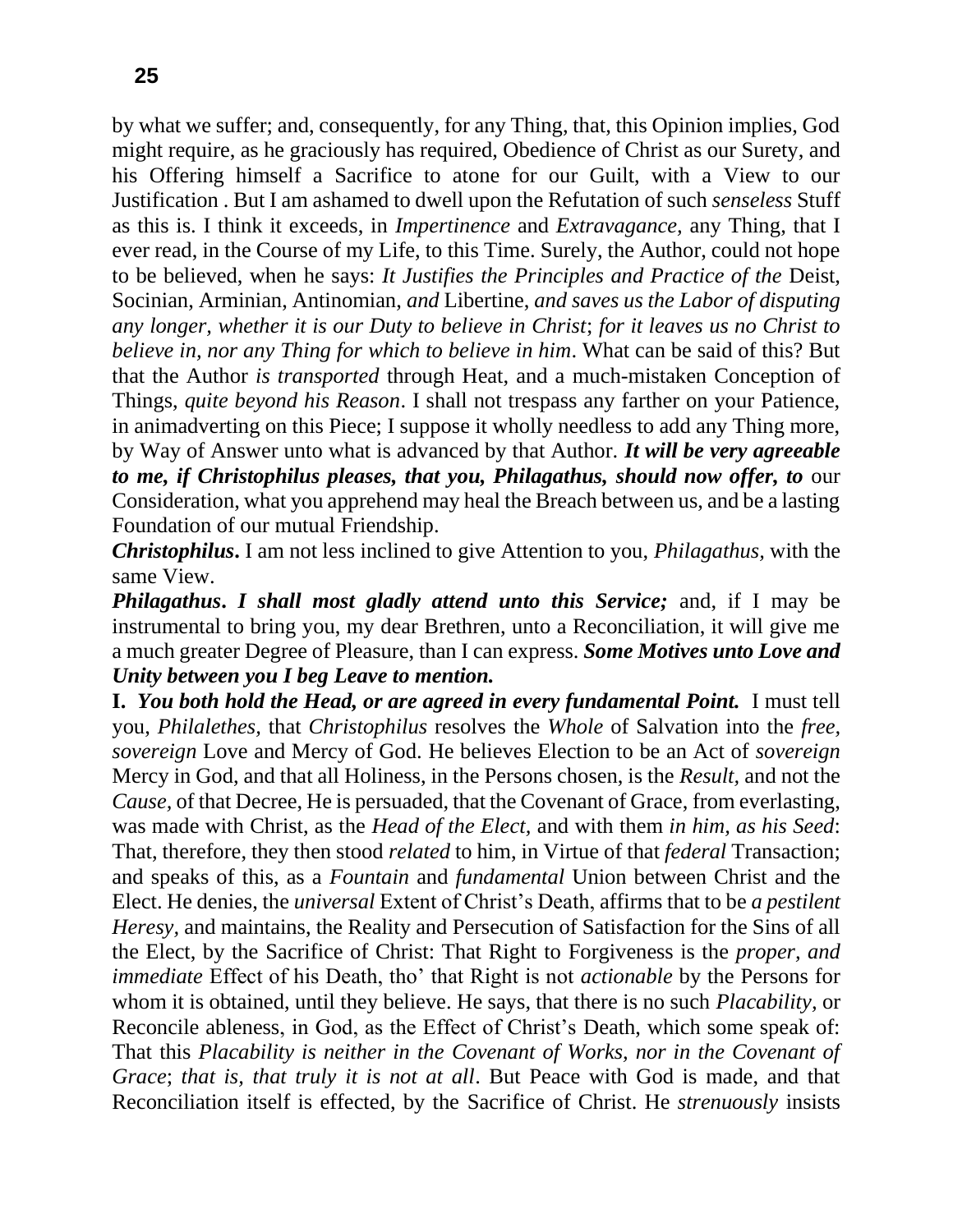upon it, that the Righteousness of Christ is the so*le* Matter of our Justification before God; and denies, that there is a Free-Will in Men, naturally, to Good; and, therefore, is frmly of Opinion, that the Grace of God alone can purify their Hearts, and make them *meet* for Heaven; that it is certainly *effectual* unto that important End in all the Elect, and that this good Work will be *performed in them all until the Day of Christ*, and, consequently, their Salvation is not *precarious, but sure and certain*. Now, *Philalethes,* since *Christophilus* is fully persuaded of the Truth of these Things, you cannot have just Reason to charge him with any Mistakes, which affect the *Essentials* of Christianity, tho' his Apprehensions are different from yours, respecting some Points, which have been before mentioned; and, therefore, it is your indispensable Duty to esteem and love him, as a Brother in Christ.

I pray you, *Christophilus,* permit me to observe some Things to you concerning *Philalethes*. He believes that the Elect of God are under the Covenant of Works, *until they are regenerated,* and stand *condemned* by it, notwithstanding their *federal*  Union with Christ, and the *secret* Acceptation of their Persons with God, through him, the *Beloved*. That they are not, *as to themselves* in a *Manifest* State of Justification, nor can *know and plead* their Right, to Pardon, Impunity, and Life. This Right *actually subsists*; but by them, it is not *actionable,* even in the Opinion of *Philalethes,* and, consequently, no Countenance is by him given unto *carnal Confidence and Presumption* in Men. He believes, as firmly as you do, the *absolute*  Necessity of Regeneration and Sanctification, or that, *without Holiness, no Man shall see the Lord*. And, he is fully persuaded, that the moral Law continues in the whole of its Force. That unregenerate Men are under it, as a Covenant, and, by it, are obliged unto all that Obedience, which, as a Covenant, it requires: That the Regenerate are under it, as a Law, or a *binding* Rule of Conduct, and that the Compass of their Duty is not *lessened,* but, on the contrary, *greatly enlarged,* by that *new* Revelation of God, which the *new* Covenant gives. And, therefore, when you pronounce him an *Antinomian,* you abuse him. Besides, he neglects not to *preach the Law,* he explains its Precepts, vindicates the Equity of its Curse, treats of the Nature of the Punishment, it threatens for Sin, and demonstrates the Justice of that Constitution. Nay, he affirms, that *none can well understand the Grace of the Gospel, without an Acquaintance with the true Nature of, the Doctrine, of the Covenant of Works*. What Reason, therefore, can you possibly have to treat him unkindly? I am free to tell you plainly, that it is your Duty to cherish Affection for him, as a Brother, in the Lord. For, wherein, his Sentiments differ from yours, no *Fundamental* Principle, I am certain, is in the least affected. And, though, he differs from you, in thinking, that *special* Faith in Christ is not a Duty enjoined by the Covenant of Works: He believes the *Necessity* of that Faith in order to Salvation, and agrees with you fully, in respect to the *Author, Object, Nature, Fruits, and*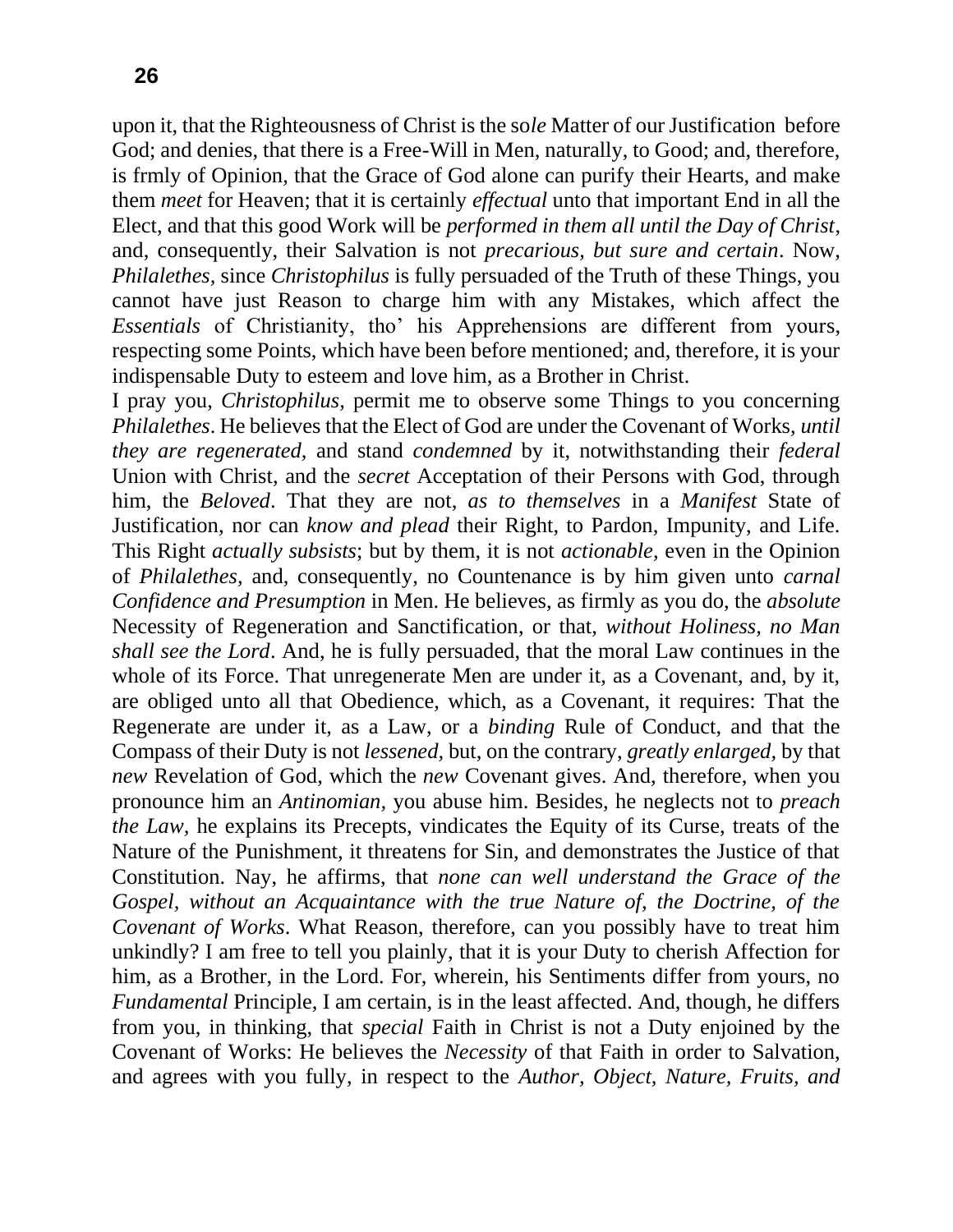*Effects of it*. So that, there is no just Cause of *ill* Resentment against him, on that Account, or indeed on any other.

**II.** *If you, Christophilus, think of gaining the Esteem of such who are somewhat inclined to Baxterianism, or Arminianism, by censuring Philalethes, for what you account Peculiarities in him, you will find yourself mistaken.* For, provided you continue to insist upon it, which I believe you will, that the *Infusion* of a gracious Principle, into the Hearts of Men, is *Pre-requisite* unto gracious Acts; and that Right to Pardon and Life is the *immediate* Effect of Christ's Death, with respect to all those for whom he died; how, much, so ever, they may *fatter* you, for condemning the *Peculiarities* of *Philalethes,* I know, that you will never fnd them your *hearty*  Friends. The Difference between you and them is *fundamental,* but the Difference between you and *Philalethes* is not so. No *essential* Point is affected, if he is mistaken, wherein he differs from you.

**III.** Let me intreat you both to consider how numerous they are already, who oppose those important Principles, wherein you are agreed, and that the Number of such is every Day increasing. **If that Consideration hath** its proper Weight with you, I think, that you cannot long keep at a *disrespectful* Distance from one another. Those *bold* Attacks, which are made upon Principles, that you both esteem *fundamental,*  should cause you *heartily* to unite in their Defense, while you agree to differ in *lesser*  Matters.

*IV. Take into your most serious Consideration, from what Spring of Action, your mutual Animosity arises.* It is not the *Spirit,* or the gracious Principle in you, but the Flesh, and, therefore, you ought to be *ashamed* of it, and *humbled* for it before God, as a great Offence unto him, who is a God of Love, and Peace.

**V.** *Are you not Subjects of the same Grace? Objects of the same Love? Children of the same Divine Father? Members of the same spiritual Head? And are you not embarked in the same Cause?* Do you not both aim to advance the Glory of the Grace of God, as the *entire* Cause of Salvation? Are you not both concerned to promote the Interest of Holiness, to the *Praise, and Glory of God,* by *Jesus Christ?*  What a *Shame* then is it, for you, who agree in there important Views, to *cherish Wrath* in your breasts, one against another, because of some lesser Differences, in your Apprehensions, wherein, no one *fundamental* Principle is affected? Surely, you may allow one another Liberty of Thought, and Freedom of *modest* Expression, upon those subjects, about which, your Conceptions are not exactly alike. Be *scrupulously*  cautious, in what Manner you express yourselves. My Meaning is, be sure to use *sound Speech that cannot be condemned*. If I may be permitted to say it without Offence, you have both been *too much wanting,* in this very necessary Caution, and have made Use of such Phrases, as are at least *capable* of an *ill* Construction, and which may be taken in a *bad* Sense, though, your Meaning hath been *good, and*